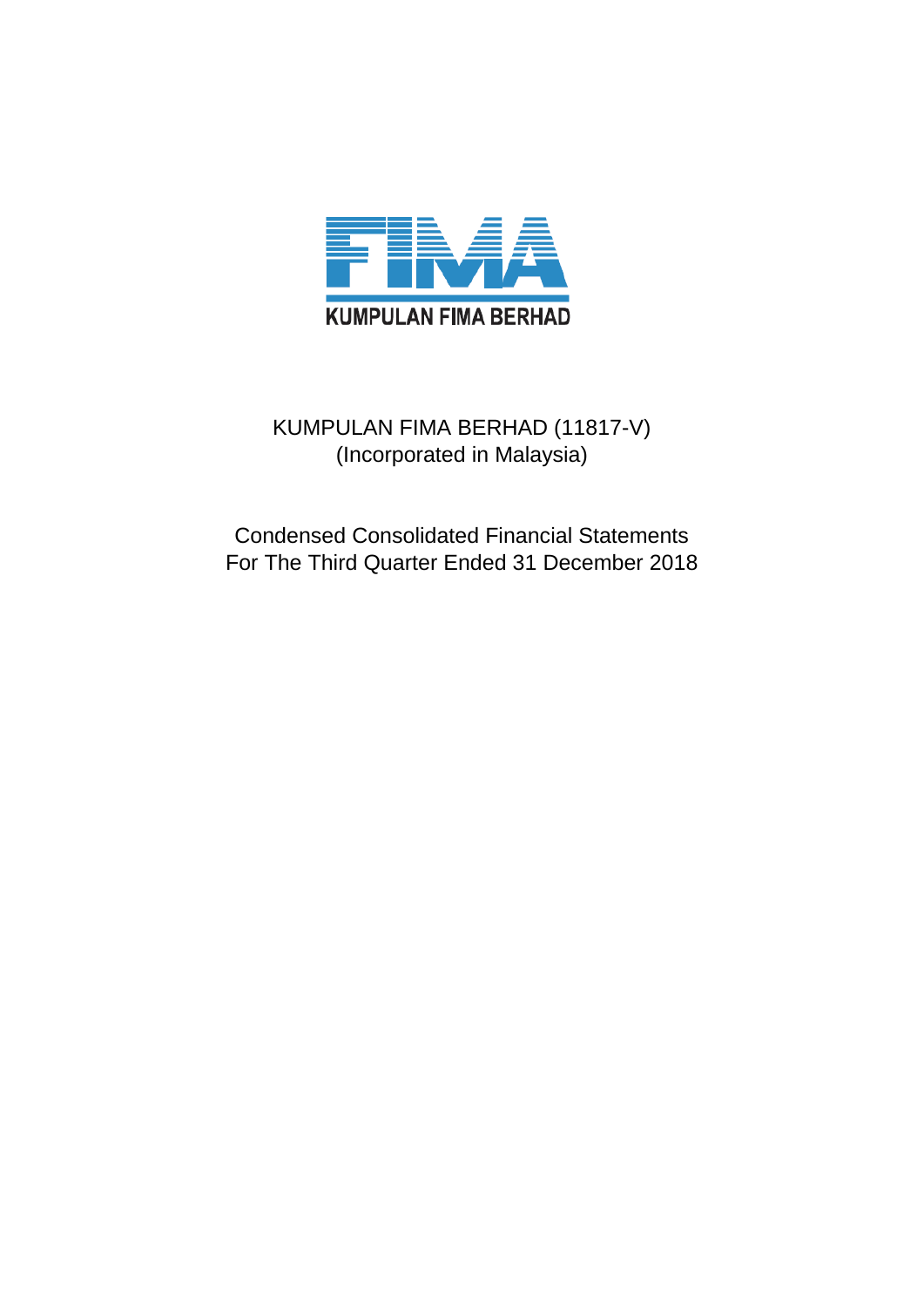

## **CONDENSED CONSOLIDATED STATEMENT OF COMPREHENSIVE INCOME FOR THE THIRD QUARTER ENDED 31 DECEMBER 2018** *(THE FIGURES HAVE NOT BEEN AUDITED)*

|                                                     |                 | <b>Current quarter</b> |                       | 9 months cumulative |                       |
|-----------------------------------------------------|-----------------|------------------------|-----------------------|---------------------|-----------------------|
|                                                     |                 | <b>Current</b>         | <b>Preceding year</b> | <b>Current</b>      | <b>Preceding year</b> |
|                                                     |                 | year                   | corresponding         | year                | corresponding         |
|                                                     |                 | quarter                | quarter               | to date             | period                |
|                                                     |                 | 31-12-2018             | 31-12-2017            | 31-12-2018          | 31-12-2017            |
|                                                     | <b>Note</b>     |                        | (Restated)            |                     | (Restated)            |
|                                                     |                 | <b>RM'000</b>          | <b>RM'000</b>         | <b>RM'000</b>       | <b>RM'000</b>         |
| Revenue                                             | A <sub>9</sub>  | 105,340                | 111,957               | 334,398             | 350,507               |
| Cost of sales                                       |                 | (55, 240)              | (70,076)              | (194, 785)          | (217,449)             |
| <b>Gross profit</b>                                 |                 | 50,100                 | 41,881                | 139,613             | 133,058               |
| Other income                                        |                 | 2,424                  | 2,386                 | 6,730               | 8,342                 |
| Other items of expense                              |                 |                        |                       |                     |                       |
| Administrative expenses                             |                 | (16, 882)              | (19, 178)             | (49, 927)           | (56, 846)             |
| Selling and marketing expenses                      |                 | (2,092)                | (1,658)               | (5, 185)            | (5, 113)              |
| Other operating income/(expenses)                   |                 | (5, 917)               | (2, 199)              | 9,651               | (15,999)              |
|                                                     |                 | (24, 891)              | (23, 035)             | (45, 461)           | (77, 958)             |
| Finance costs                                       |                 | (518)                  | (388)                 | (1, 372)            | (1, 102)              |
| Share of results of associates                      |                 | 134                    | 390                   | 10                  | (334)                 |
| <b>Profit before tax</b>                            | A9/A10          | 27,249                 | 21,234                | 99,520              | 62,006                |
| Income tax expense                                  | B <sub>5</sub>  | (8,040)                | (5,765)               | (18, 972)           | (20, 618)             |
| <b>Profit net of tax</b>                            |                 | 19,209                 | 15,469                | 80,548              | 41,388                |
| Other comprehensive income                          |                 |                        |                       |                     |                       |
| Foreign currency translation differences            |                 |                        |                       |                     |                       |
| for foreign operations                              |                 | 4,815                  | (6, 251)              | 4,158               | (13, 678)             |
| <b>Total comprehensive income</b><br>for the period |                 | 24,024                 | 9,218                 | 84,706              | 27,710                |
| Profit attributable to:                             |                 |                        |                       |                     |                       |
| Equity holders of the Company                       |                 | 14,200                 | 11,718                | 56,583              | 27,793                |
| Non-controlling interests                           |                 | 5,009                  | 3,751                 | 23,965              | 13,595                |
| Profit for the period                               |                 | 19,209                 | 15,469                | 80,548              | 41,388                |
| <b>Total comprehensive income</b>                   |                 |                        |                       |                     |                       |
| attributable to:                                    |                 |                        |                       |                     |                       |
| Equity holders of the Company                       |                 | 18,172                 | 6,018                 | 60,104              | 16,262                |
| Non-controlling interests                           |                 | 5,852                  | 3,200                 | 24,602              | 11,448                |
| <b>Total comprehensive income</b><br>for the period |                 | 24,024                 | 9,218                 | 84,706              | 27,710                |
| Earnings per share attributable                     |                 |                        |                       |                     |                       |
| to equity holders of the Company :                  |                 |                        |                       |                     |                       |
| Basic/diluted earnings per share (sen)              | B <sub>12</sub> | 5.04                   | 4.15                  | 20.09               | 9.85                  |

(The condensed consolidated statement of comprehensive income should be read in conjunction with the audited financial statements for the year ended 31 March 2018 and the accompanying explanatory notes attached to the interim financial *statements).*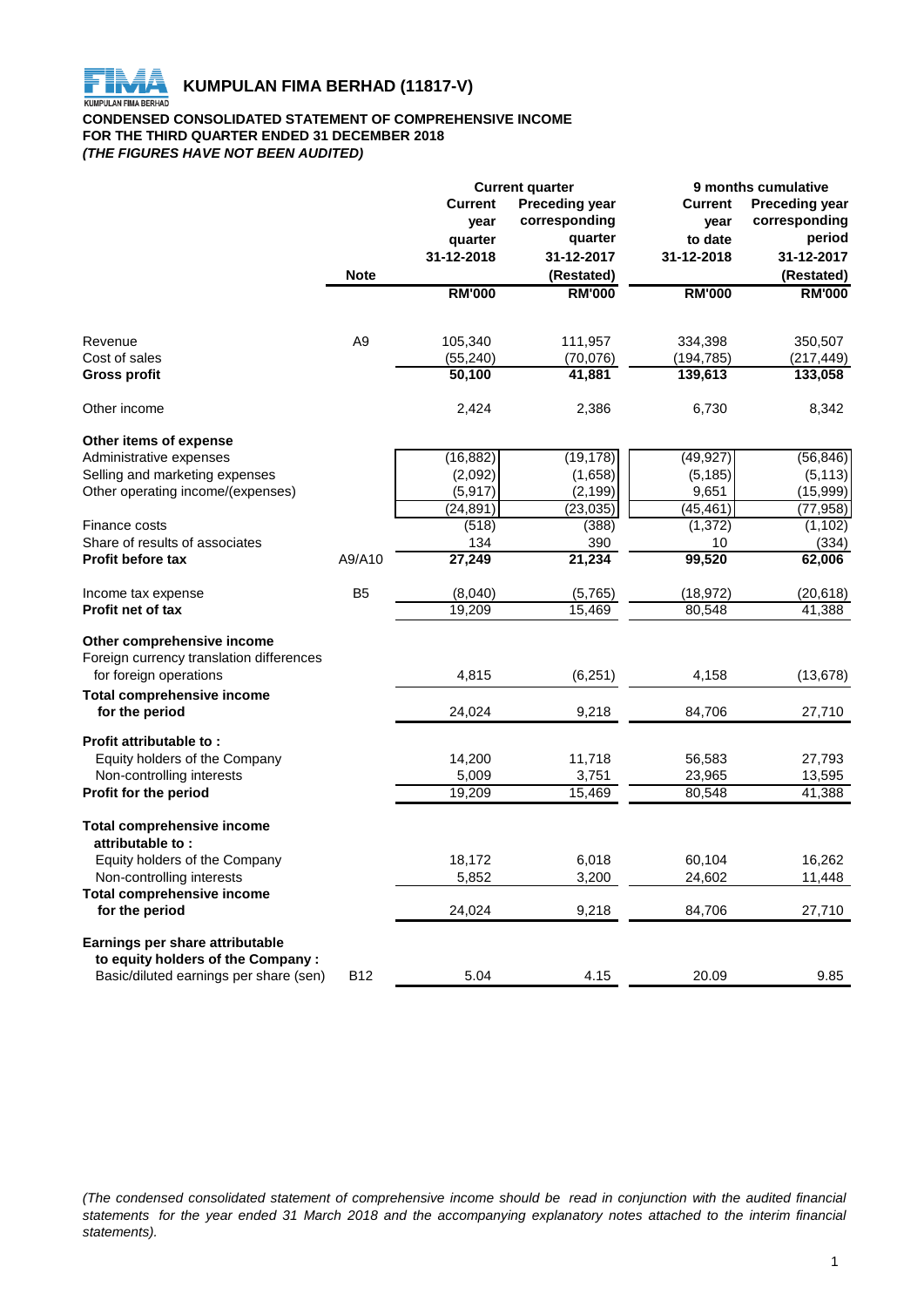## **CONDENSED CONSOLIDATED STATEMENT OF FINANCIAL POSITION AS AT 31 DECEMBER 2018**

|                                                                                                                   | As at<br>31-12-2018          | As at<br>31-3-2018<br>(Restated) | As at<br>$1 - 4 - 2017$<br>(Restated) |
|-------------------------------------------------------------------------------------------------------------------|------------------------------|----------------------------------|---------------------------------------|
|                                                                                                                   | <b>RM'000</b>                | <b>RM'000</b>                    | <b>RM'000</b>                         |
| <b>ASSETS</b>                                                                                                     |                              |                                  |                                       |
| Non-current assets                                                                                                |                              |                                  |                                       |
| Property, plant and equipment                                                                                     | 542,084                      | 508,759                          | 475,327                               |
| Investment properties                                                                                             | 65,601                       | 66,829                           | 68,464                                |
| Investment in associates                                                                                          | 30,122                       | 43,647                           | 46,516                                |
| Deferred tax assets                                                                                               | 9,441                        | 9,206                            | 6,966                                 |
| Goodwill on consolidation                                                                                         | 12,710                       | 12,710                           | 12,710                                |
|                                                                                                                   | 659,958                      | 641,151                          | 609,983                               |
| <b>Current assets</b>                                                                                             |                              |                                  |                                       |
| Inventories                                                                                                       | 125,736                      | 77,424                           | 82,812                                |
| <b>Biological assets</b>                                                                                          | 2,553                        | 3,908                            | 5,388                                 |
| Trade receivables                                                                                                 | 120,287                      | 141,507                          | 108,149                               |
| Other receivables                                                                                                 | 39,707                       | 20,941                           | 32,552                                |
| Short term cash investments                                                                                       | 144,885                      | 51,886                           |                                       |
| Cash and bank balances                                                                                            | 146,131                      | 235,297                          | 390,780                               |
|                                                                                                                   | 579,299                      | 530,963                          | 619,681                               |
| <b>TOTAL ASSETS</b>                                                                                               | 1,239,257                    | 1,172,114                        | 1,229,664                             |
| Equity attributable to equity holders of the Company<br>Share capital<br><b>Treasury shares</b><br>Other reserves | 311,670<br>(1,006)<br>48,379 | 311,670<br>(440)<br>44,858       | 311,670<br>66,896                     |
| Retained earnings                                                                                                 | 431,447                      | 400,217                          | 394,555                               |
|                                                                                                                   | 790,490                      | 756,305                          | 773,121                               |
| Non-controlling interests                                                                                         | 256,737                      | 245,197                          | 258,674                               |
| <b>Total equity</b>                                                                                               | 1,047,227                    | 1,001,502                        | 1,031,795                             |
| <b>Non-current liabilities</b>                                                                                    |                              |                                  |                                       |
| Finance lease obligations                                                                                         | 15,143                       | 15,588                           | 16,176                                |
| Retirement benefit obligations                                                                                    | 1,797                        | 1,813                            | 1,837                                 |
| Deferred tax liabilities                                                                                          | 37,240                       | 37,140                           | 32,922                                |
|                                                                                                                   | 54,180                       | 54,541                           | 50,935                                |
| <b>Current liabilities</b>                                                                                        |                              |                                  |                                       |
| Finance lease obligations                                                                                         | 611                          | 611                              | 624                                   |
| Short term borrowings                                                                                             | 38,216                       | 33,419                           | 14,516                                |
| Trade and other payables                                                                                          | 79,660                       | 65,820                           | 112,459                               |
| Provisions                                                                                                        | 10,599                       | 12,081                           | 16,947                                |
| Tax payable                                                                                                       | 8,764                        | 4,140                            | 2,388                                 |
|                                                                                                                   | 137,850                      | 116,071                          | 146,934                               |
| <b>Total liabilities</b>                                                                                          | 192,030                      | 170,612                          | 197,869                               |
| <b>TOTAL EQUITY AND LIABILITIES</b>                                                                               | 1,239,257                    | 1,172,114                        | 1,229,664                             |
| Net assets per share (RM)                                                                                         | 2.80                         | 2.68                             | 2.74                                  |

(The condensed consolidated statement of financial position should be read in conjunction with the audited financial statements for the year ended 31 March 2018 and the accompanying explanatory notes attached to the interim financial *statements).*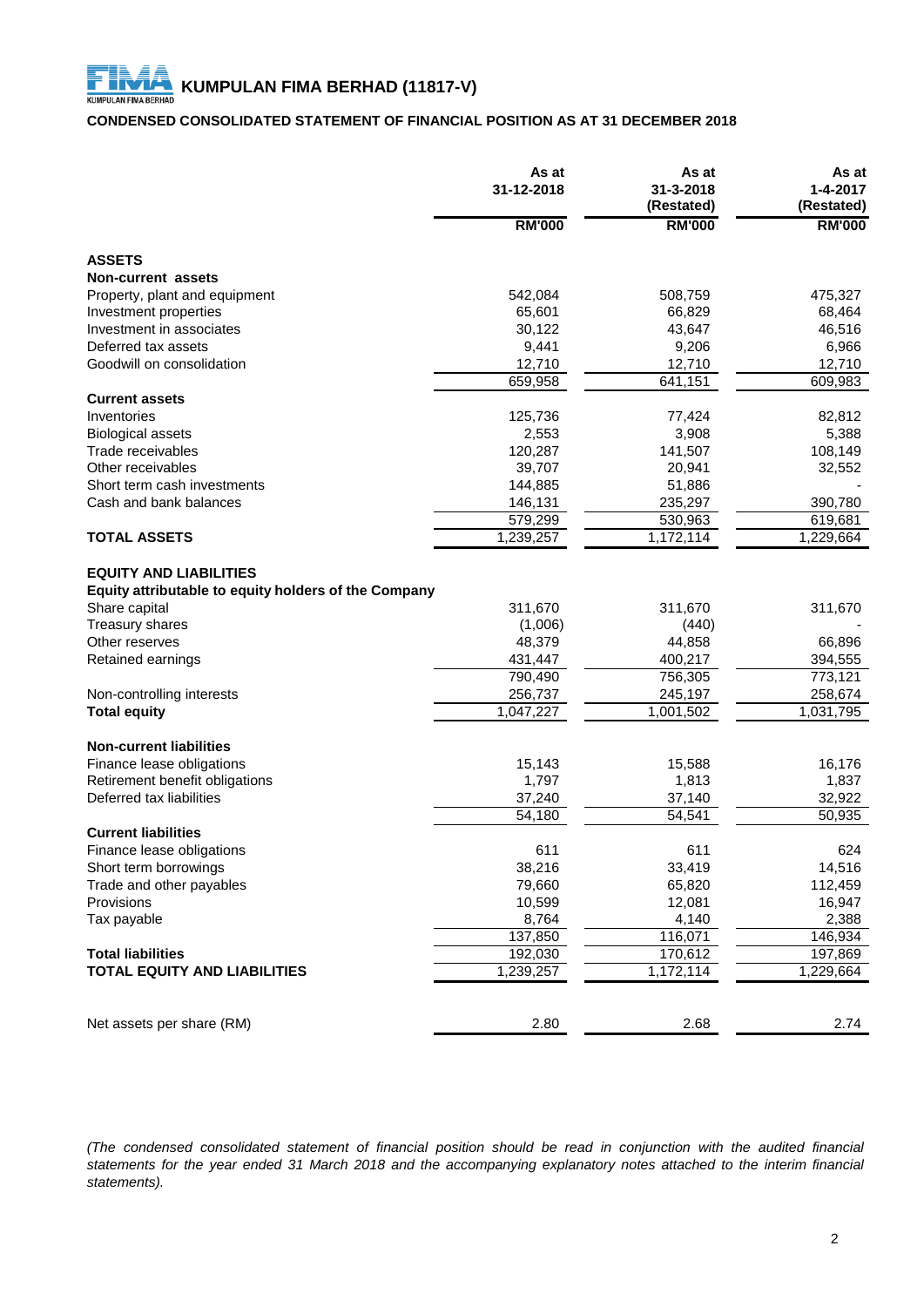

**KUMPULAN FIMA BERHAD** 

#### **CONDENSED CONSOLIDATED STATEMENT OF CHANGES IN EQUITY FOR THE THIRD QUARTER ENDED 31 DECEMBER 2018**

|                                                                                                                                                   | Attributable to equity holders of the Company |                                                      |                                |                                            |                    |                                                                    |                                 |                              |                             |                                  |                                   |
|---------------------------------------------------------------------------------------------------------------------------------------------------|-----------------------------------------------|------------------------------------------------------|--------------------------------|--------------------------------------------|--------------------|--------------------------------------------------------------------|---------------------------------|------------------------------|-----------------------------|----------------------------------|-----------------------------------|
|                                                                                                                                                   |                                               |                                                      | Non-distributable -            |                                            |                    |                                                                    | $\rightarrow$ Distributable     |                              |                             |                                  |                                   |
|                                                                                                                                                   | <b>Share</b><br>capital                       | <b>Treasury</b><br>shares                            | Other<br>reserves              | <b>Revaluation</b><br>reserve              | Capital<br>reserve | Capital<br>reserve<br>arising from<br>bonus issue in<br>subsidiary | Foreign<br>exchange<br>reserve  | <b>Retained</b><br>earnings  | <b>Total</b>                | Non-<br>controlling<br>interests | <b>Total</b><br>equity            |
| Group                                                                                                                                             | <b>RM'000</b>                                 | <b>RM'000</b>                                        | <b>RM'000</b>                  | <b>RM'000</b>                              | <b>RM'000</b>      | <b>RM'000</b>                                                      | <b>RM'000</b>                   | <b>RM'000</b>                | <b>RM'000</b>               | <b>RM'000</b>                    | <b>RM'000</b>                     |
| At 1 April 2018<br>Effects from adoption of MFRS                                                                                                  | 311,670<br>311,670                            | (440)<br>(440)                                       | 119,616<br>(74, 758)<br>44,858 | 81,848<br>(81, 848)                        | 437<br>437         | 66,459<br>66,459                                                   | (29, 128)<br>7,090<br>(22, 038) | 322,333<br>77,884<br>400,217 | 753,179<br>3,126<br>756,305 | 244,415<br>782<br>245,197        | 997,594<br>3,908<br>1,001,502     |
| Total comprehensive income for the period                                                                                                         |                                               |                                                      | 3,521                          |                                            |                    |                                                                    | 3,521                           | 56,583                       | 60,104                      | 24,602                           | 84,706                            |
| <b>Transactions with owners</b><br>Dividend<br>Dividend paid to minority shareholders of a subsidiary<br>Purchase of treasury shares              |                                               | (566)                                                |                                | $\overline{\phantom{a}}$                   |                    | $\overline{\phantom{a}}$                                           |                                 | (25, 353)                    | (25, 353)<br>(566)          | (11, 643)<br>(1, 419)            | (25, 353)<br>(11, 643)<br>(1,985) |
| Total transaction with owners                                                                                                                     |                                               | (566)                                                |                                |                                            |                    |                                                                    |                                 | (25, 353)                    | (25, 919)                   | (13,062)                         | (38, 981)                         |
| At 31 December 2018                                                                                                                               | 311,670                                       | (1,006)                                              | 48,379                         | $\sim$                                     | 437                | 66,459                                                             | (18, 517)                       | 431,447                      | 790,490                     | 256,737                          | 1,047,227                         |
| At 1 April 2017<br>Effects from adoption of MFRS                                                                                                  | 311,670<br>311,670                            | $\overline{\phantom{a}}$<br>$\overline{\phantom{a}}$ | 141,654<br>(74, 758)<br>66,896 | 81,848<br>(81, 848)                        | 437<br>437         | 66,459<br>66,459                                                   | (7,090)<br>7,090                | 315,379<br>79,176<br>394,555 | 768,703<br>4,418<br>773,121 | 257,704<br>970<br>258,674        | 1,026,407<br>5,388<br>1,031,795   |
| Total comprehensive income for the period                                                                                                         |                                               |                                                      | (11, 531)                      |                                            |                    |                                                                    | (11, 531)                       | 27,793                       | 16,262                      | 11,448                           | 27,710                            |
| <b>Transactions with owners</b><br>Dividend<br>Dividend paid to minority shareholders of a subsidiary<br>Acquisition of non-controlling interests |                                               |                                                      |                                | $\blacksquare$<br>$\overline{\phantom{a}}$ |                    | $\blacksquare$                                                     |                                 | (25, 401)<br>(650)           | (25, 401)<br>(650)          | (25, 128)<br>477                 | (25, 401)<br>(25, 128)<br>(173)   |
| Total transaction with owners                                                                                                                     |                                               |                                                      |                                |                                            |                    |                                                                    |                                 | (26,051)                     | (26, 051)                   | (24, 651)                        | (50, 702)                         |
| As 31 December 2017 (Restated)                                                                                                                    | 311,670                                       | $\overline{\phantom{a}}$                             | 55,365                         | $\overline{\phantom{a}}$                   | 437                | 66,459                                                             | (11,531)                        | 396,297                      | 763,332                     | 245,471                          | 1,008,803                         |

 *(The condensed consolidated statements of changes in equity should be read in conjunction with the audited financial statements for the year ended 31 March 2018 and the accompanying explanatory notes attached to the interim financial statements).*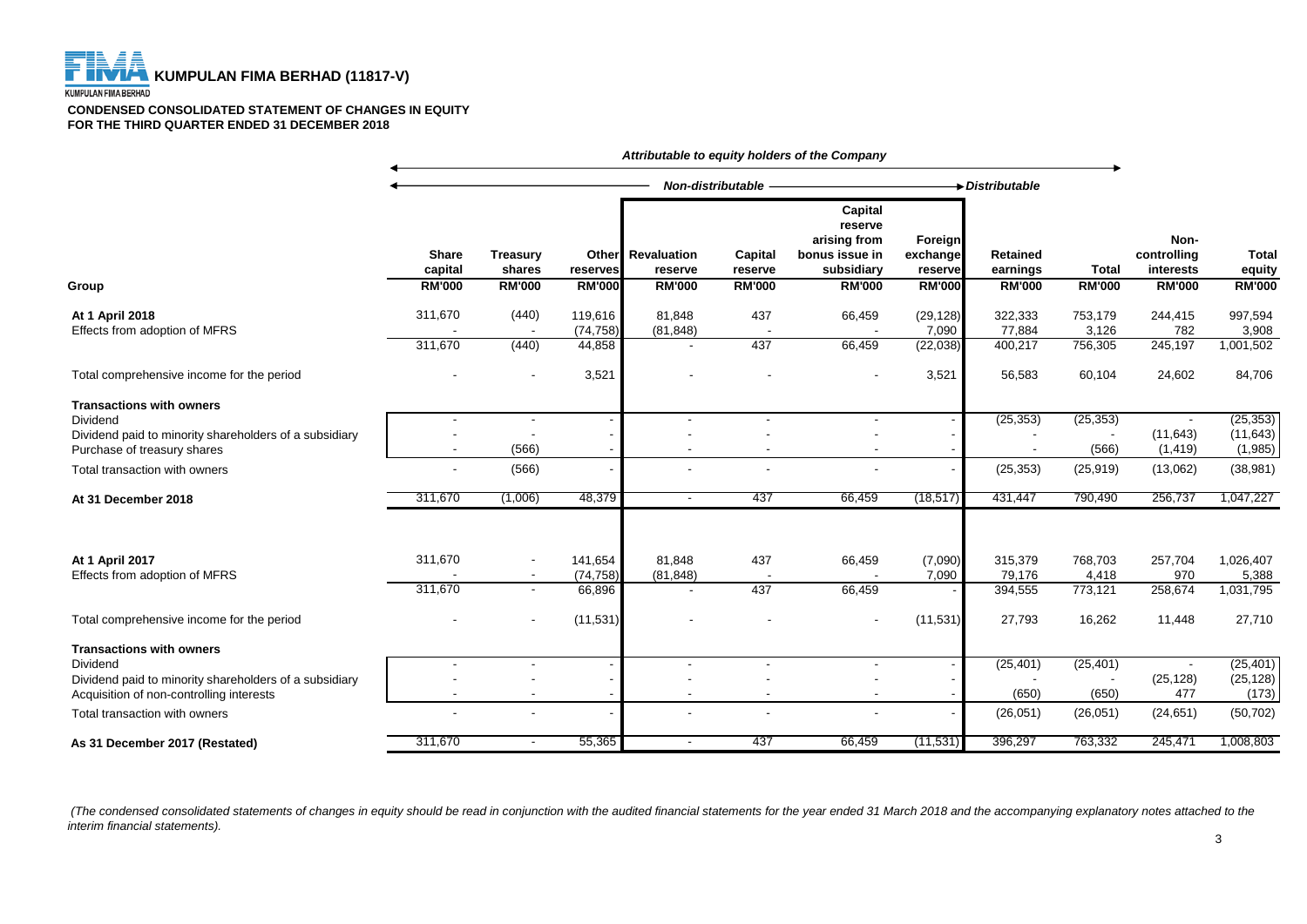

## **KUMPULAN FIMA BERHAD (11817-V)**<br>KUMPULAN FIMA BERHAD

## **CONDENSED CONSOLIDATED STATEMENT OF CASH FLOWS FOR THE THIRD QUARTER ENDED 31 DECEMBER 2018**

|                                                                      | -9 months ended $\cdot$ |                          |
|----------------------------------------------------------------------|-------------------------|--------------------------|
|                                                                      | 31-12-2018              | 31-12-2017<br>(Restated) |
|                                                                      | <b>RM'000</b>           | <b>RM'000</b>            |
| <b>CASH FLOWS FROM OPERATING ACTIVITIES</b>                          |                         |                          |
| Profit before tax<br>Adjustments for:                                | 99,520                  | 62,006                   |
| Depreciation of investment properties                                | 1,552                   | 1,226                    |
| Depreciation for property, plant and equipment                       | 16,301                  | 18,102                   |
| Fair value changes on biological assets                              | 1,356                   | 824                      |
| Impairment loss on trade receivables                                 | 1,493                   | 50                       |
| Interest expense                                                     | 1,372                   | 1,102                    |
| Interest income                                                      | (5, 435)                | (6, 213)                 |
| Net (reversal of)/provision for retirement benefit obligation        | (53)                    | 9                        |
| Net (reversal of)/provision for warranty                             | (1, 482)                | 949                      |
| Net unrealised forex (gain)/loss                                     | (6,670)                 | 3,638                    |
| Share of results of associates                                       | (10)                    | 334                      |
| Write back of impairment loss on trade receivables                   | (34)                    | (5)                      |
| Write (back)/down of inventories                                     | (1,251)                 | 853                      |
| Write back of impairment loss on property, plant and equipment       | (23, 631)               |                          |
| Operating profit before working capital changes                      | 83,028                  | 82,875                   |
| Increase in inventories                                              | (47,061)                | (7, 547)                 |
| Decrease/(increase) in receivables                                   | 16,368                  | (45, 725)                |
| Increase/(decrease) in payables                                      | 12,358                  | (46, 814)                |
| Cash generated from/(used in) from operations                        | 64,693                  | (17, 211)                |
| Interest paid                                                        | (1, 372)                | (1, 102)                 |
| Taxes paid                                                           | (15,609)                | (16, 746)                |
| Net cash generated from/(used in) operating activities               | 47,712                  | (35,059)                 |
| <b>CASH FLOWS FROM INVESTING ACTIVITIES</b>                          |                         |                          |
| Purchase of property, plant and equipment                            | (33, 235)               | (25, 158)                |
| Net dividend received from an associated company                     | 13,303                  | 2,483                    |
| Acquisition of non-controlling interests                             |                         | (173)                    |
| Acquisition of treasury shares                                       | (566)                   |                          |
| Interest income received                                             | 5,435                   | 6,213                    |
| Net short term cash investments                                      | (92, 999)               |                          |
| Net cash used in investing activities                                | (108, 062)              | (16, 635)                |
| <b>CASH FLOWS FROM FINANCING ACTIVITIES</b>                          |                         |                          |
| Net drawdown of borrowings                                           | 4,797                   | 17,536                   |
| Repayment of obligation under finance lease                          | (573)                   | (472)                    |
| Dividend paid                                                        | (25, 353)               | (25, 401)                |
| Dividend paid by a subsidiary to non-controlling interests           | (11, 643)               | (24, 651)                |
| Net cash used in financing activities                                | (32, 772)               | (32, 988)                |
| NET DECREASE IN CASH AND CASH EQUIVALENTS                            | (93, 122)               | (84, 682)                |
| <b>EFFECT ON FOREIGN EXCHANGE RATE CHANGES IN CASH</b>               |                         |                          |
| <b>AND CASH EQUIVALENTS</b>                                          | 3,956                   | (5,930)                  |
| CASH AND CASH EQUIVALENTS AT BEGINNING OF PERIOD                     | 235,297                 | 390,780                  |
| CASH AND CASH EQUIVALENTS AT END OF PERIOD                           | 146,131                 | 300,168                  |
|                                                                      |                         |                          |
| <b>CASH AND CASH EQUIVALENTS COMPRISE:</b>                           |                         |                          |
| Cash and bank balances<br>Fixed deposits with financial institutions | 113,212                 | 62,821                   |
|                                                                      | 32,919                  | 237,347                  |
|                                                                      | 146,131                 | 300,168                  |

*(The condensed consolidated statement of cash flows should be read in conjunction with the audited financial statements for the year ended 31 March 2018 and the accompanying explanatory notes attached to the interim financial statements).*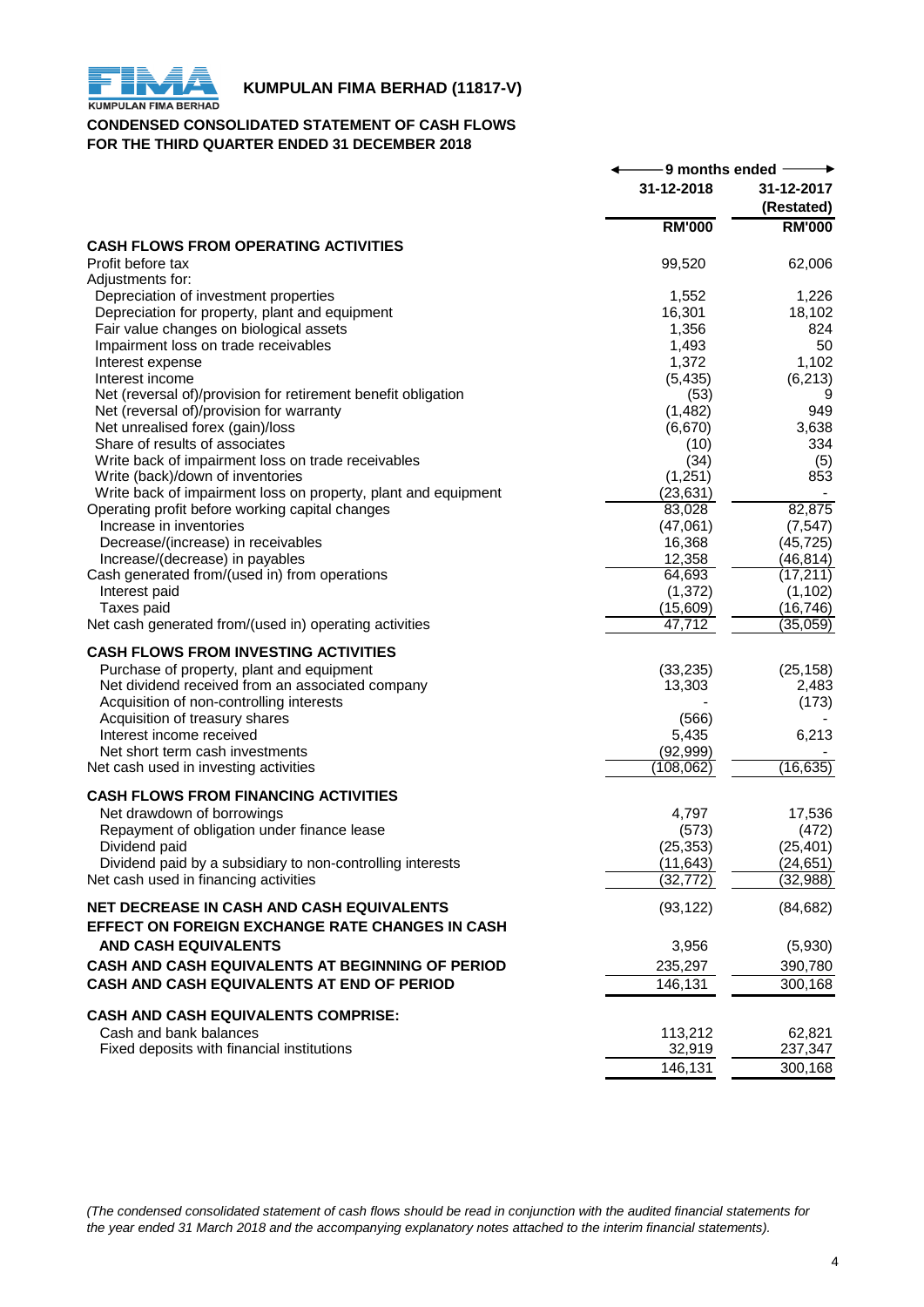

## **NOTES TO THE QUARTERLY ANNOUNCEMENT FOR THE THIRD QUARTER ENDED 31 DECEMBER 2018**

## **PART A - Explanatory notes pursuant to MFRS 134**

### **A1. Accounting policies and basis of preparation**

The interim financial statements are unaudited and have been prepared in accordance with the requirements of MFRS 134: Interim Financial Reporting and paragraph 9.22 of the Listing Requirements of the Bursa Securities.

The interim financial statements should be read in conjunction with the audited financial statements for the year ended 31 March 2018. These explanatory notes attached to the interim financial statements provide an explanation of events and transactions that are significant to the understanding of the changes in the financial position and performance of the Group since the financial year ended 31 March 2018.

The financial statements of the Group for the financial year ending 31 March 2019 are the first set of financial statements prepared in accordance with the Malaysian Financial Reporting Standards ("MFRS") Framework. The date of transition to the MFRS Framework was on 1 April 2017.

The Group has consistently applied the same accounting policies in its opening MFRS statement of financial position as at 1 April 2017 and throughout all comparable interim periods presented, as if these policies had always been in effect. Comparative information in these interim financial statements have been restated to give effect to these changes and the financial impact on transition from Financial Reporting Standard ("FRS") in Malaysia to MFRS are discussed below:

### **a) Property, plant and equipment**

Under the FRS accounting framework, the Group elected to account for the freehold land, leasehold land and buildings included within property, plant and equipment using the revaluation model, where these assets are measured at fair value less accumulated impairment losses recognised after the date of valuation. The Group decided to change the accounting policy for these assets from the revaluation model to cost model. The change in accounting policy will result in the revaluation amount on the transition date to be recorded as deemed costs for these assets when the Group transited to the MFRS framework. Subsequent to the transition date, these assets will be stated at cost less any accumulated depreciation and accumulated impairment losses.

Under the MFRS framework, biological assets that meet the definition of bearer plants will be within the scope of MFRS 116: Property, Plant and Equipment. After initial recognition, the bearer biological assets will be measured under MFRS 116 at accumulated cost (before maturity) and using either the cost model or revaluation model (after maturity). The Group measures the bearer biological assets at fair value less accumulated impairment losses recognised after the date of valuation. Upon adoption of MFRS framework, the Group decided to apply the cost model for accounting the bearer plants, the change in accounting framework will result in the reclassification of the bearer assets from biological assets to property, plant and equipment, and the revaluation amount on the transition date to be recorded as deemed costs of the bearer plants which will subsequently be stated at cost less any accumulated depreciation and accumulated impairment losses.

## **b) Biological assets**

The amendment also requires the produce that grows on bearer plants to be within the scope of MFRS 141 and are measured at fair value less costs to sell. The biological assets of the Group comprise the fresh fruit bunch ("FFB") prior to harvest.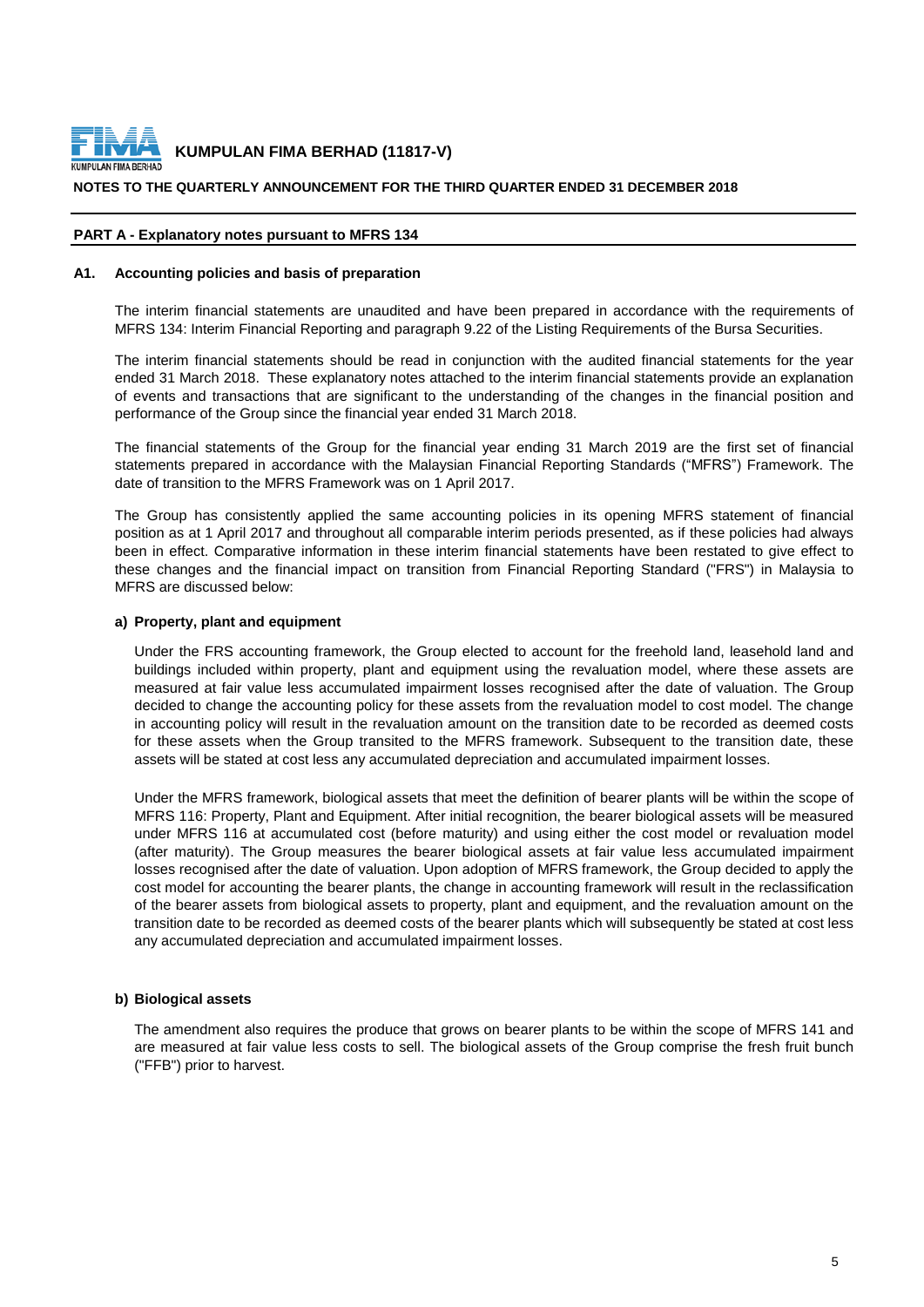

## **NOTES TO THE QUARTERLY ANNOUNCEMENT FOR THE THIRD QUARTER ENDED 31 DECEMBER 2018**

## **A1. Accounting policies and basis of preparation (cont'd.)**

## **c) Business combinations**

The Group has elected to apply MFRS 3 prospectively from the date of transition. In respect of acquisition prior to the date of transition:

- (i) The classification of former business combinations under FRS is maintained;
- (ii) There is no re-measurement of original fair values determined at the time of business combination (date of acquisition); and
- (iii) The carrying amount of goodwill recognised under FRS is not adjusted.

## **d) Financial instruments**

MFRS 9 Financial Instruments replaces FRS 139 Financial Instruments: Recognition and Measurement for annual periods beginning on or after 1 April 2018, bringing together all three aspects of the accounting for financial instruments:

- (i) Classification and measurement;
- (ii) Impairment; and
- (iii) Hedge accounting.

With the exception of hedge accounting, the Group has applied MFRS 9 retrospectively, with the initial application date of 1 April 2018 and adjusting the comparative information for the period beginning 1 April 2017.

#### **(i) Classification and measurement**

MFRS 9 contains a new classification and measurement approach for the financial assets that reflects the business model in which the assets are managed and their cash flows characteristics.

MFRS 9 contains three principal classification categories for the financial assets which are as follows:

- 1. Amortised Cost ("AC")
- 2. Fair Value through Other Comprehensive Income ("FVOCI")
- 3. Fair Value through Profit or Loss ("FVTPL")

The standard eliminates the existing FRS 139 categories of Held - to - Maturity, Loan and Receivables ("L&R") and Available-for-Sale ("AFS").

The following table shows the original measurement categories in accordance FRS 139 and the new measurement categories under MFRS 9 for the Group's financial assets as at 1 April 2018.

| <b>Group financial assets</b>                                      | Original<br>classification<br>under<br><b>FRS 139</b> | Original<br>carrying<br>amount under<br><b>FRS 139</b><br><b>RM'000</b> | <b>New</b><br>classification<br>under MFRS 9 | New carrying<br>amount under<br>under MFRS 9<br><b>RM'000</b> |
|--------------------------------------------------------------------|-------------------------------------------------------|-------------------------------------------------------------------------|----------------------------------------------|---------------------------------------------------------------|
| Trade receivables                                                  | L&R                                                   | 141.507                                                                 | АC                                           | 141,507                                                       |
| Other receivables, excluding tax<br>recoverable, GST input tax and |                                                       |                                                                         |                                              |                                                               |
| prepayments                                                        | L&R                                                   | 11,579                                                                  | AC                                           | 11,579                                                        |
| Cash and bank balances                                             | L&R                                                   | 235,297                                                                 | AC                                           | 235,297                                                       |
| Short term cash investments                                        | <b>FVTPL</b>                                          | 51,886                                                                  | <b>FVTPL</b>                                 | 51,886                                                        |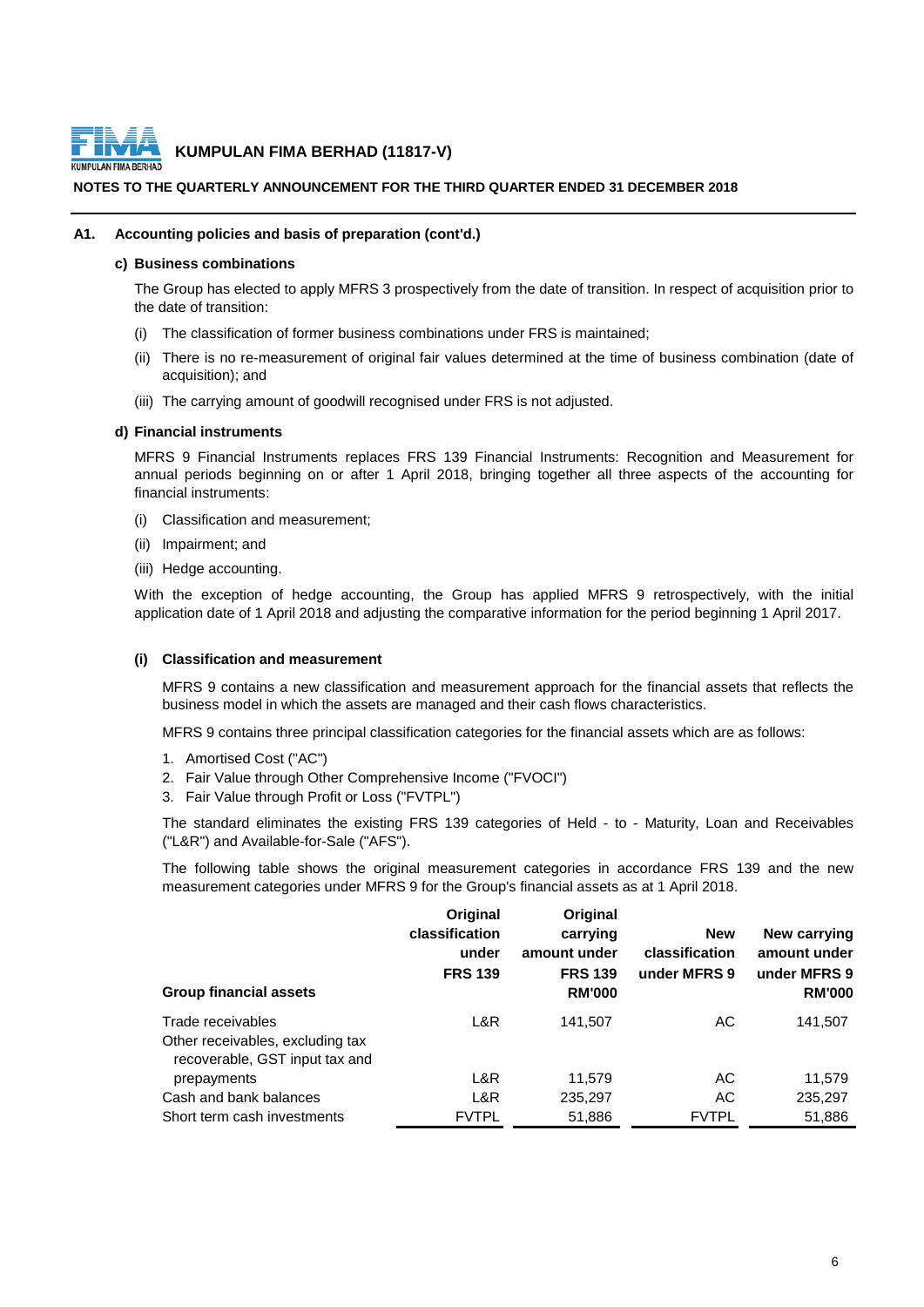

## **NOTES TO THE QUARTERLY ANNOUNCEMENT FOR THE THIRD QUARTER ENDED 31 DECEMBER 2018**

## **A1. Accounting policies and basis of preparation (cont'd.)**

## **d) Financial instruments (cont'd.)**

## **(ii) Impairment**

The adoption of MFRS 9 has fundamentally changed the Group's accounting policies for impairment of financial assets. The incurred loss approach model previously adopted under FRS 139 is being replaced with an expected credit loss ("ECL") approach model under MFRS 9.

ECLs are based on the difference between the contractual cash flows due in accordance with the contract and all the cash flows that the Group expects to receive. The shortfall is then discounted at an approximation to the asset's original effective interest rate.

The Group applied the simplified approach and assessed the life time expected losses on trade and other receivables. The Group has established a provision matrix that is based on the Group's historical credit loss experience, adjusted for forward looking factors specific to the debtors and the economic environment in which the business is operating in.

## **e) Revenue from contracts with customers**

Upon adoption of MFRS 15, the Group recognises the revenue from contracts with customers when or as the Group transfers goods or services to a customer, measured at the amount to which the Group expects to be entitled, according to the term and condition stipulated in the contracts with customers. Depending on whether certain criteria are met, revenue is recognised over time, in a manner that depicts the Group's performance; or at a point in time, when control of the goods or services is transferred to the customers.

The adoption of MFRS 15 does not have any material impact to the financial statement of the Group.

## **f) Foreign exchange reserve**

Under FRSs, the Group recognised translation differences on foreign operations in a separate component of equity. Cumulative foreign exchange reserves for all foreign operations are deemed to be nil as at the date of transition to MFRS.

Accordingly, at the date of transition to MFRS, the cumulative foreign exchange translation differences were adjusted to retained earnings.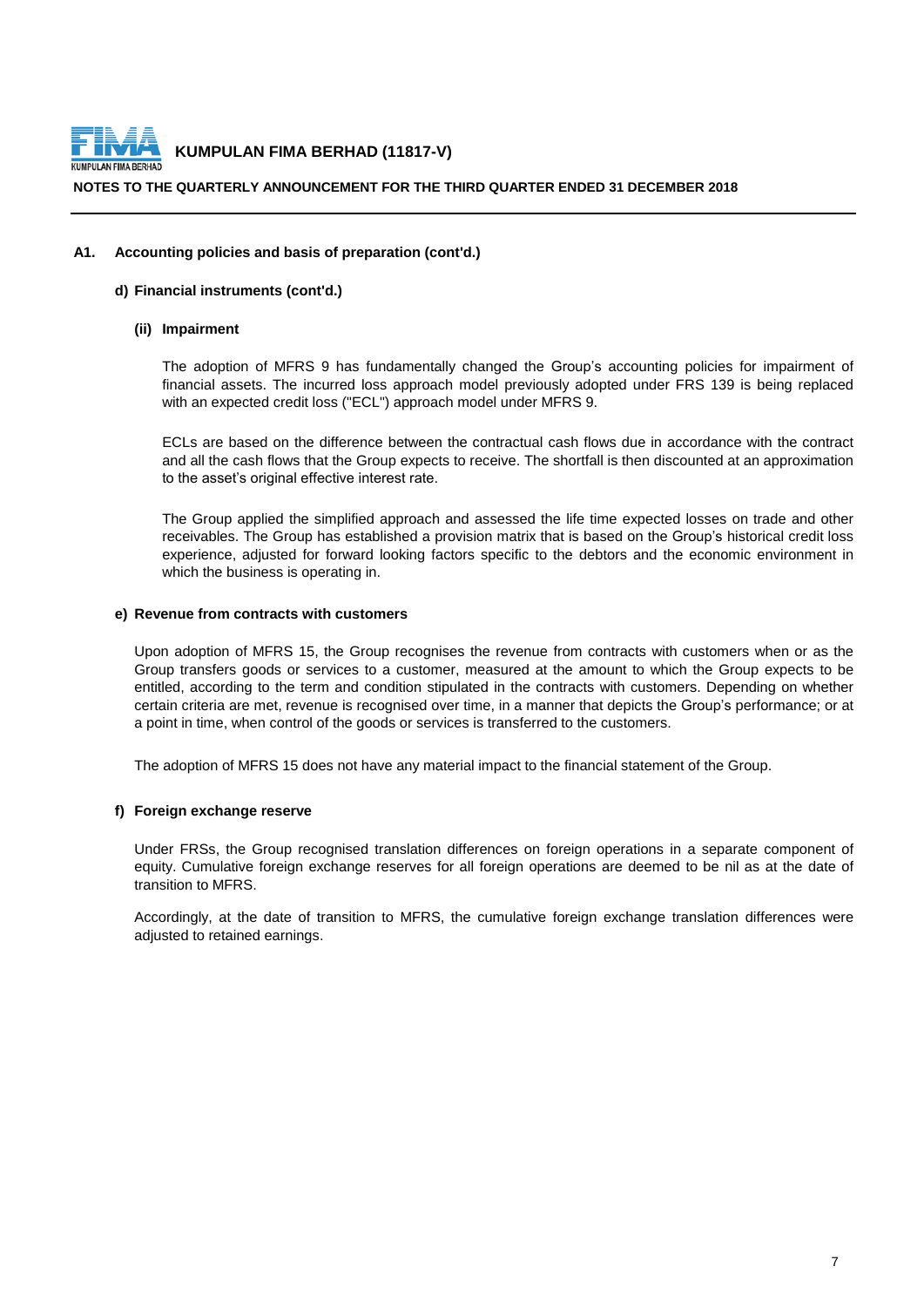

## **NOTES TO THE QUARTERLY ANNOUNCEMENT FOR THE THIRD QUARTER ENDED 31 DECEMBER 2018**

## **A1. Accounting policies and basis of preparation (cont'd.)**

The impact of the changes in accounting policy on the financial statements as a result of the transition to the MFRS Framework are as follows:

## **Reconciliation of Condensed Consolidate Statement of Financial Position**

|                           |                                                             | As at 31-3-2018-                                              |                                                   |                                                             | As at 1-4-2017                                                |                                                   |
|---------------------------|-------------------------------------------------------------|---------------------------------------------------------------|---------------------------------------------------|-------------------------------------------------------------|---------------------------------------------------------------|---------------------------------------------------|
|                           | <b>Previously</b><br>reported<br>under FRS<br><b>RM'000</b> | <b>Effects on</b><br>adoption<br><b>MFRS</b><br><b>RM'000</b> | Reported<br>under<br><b>MFRS</b><br><b>RM'000</b> | <b>Previously</b><br>reported<br>under FRS<br><b>RM'000</b> | <b>Effects on</b><br>adoption<br><b>MFRS</b><br><b>RM'000</b> | Reported<br>under<br><b>MFRS</b><br><b>RM'000</b> |
| <b>Non-current assets</b> |                                                             |                                                               |                                                   |                                                             |                                                               |                                                   |
| Property, plant and       |                                                             |                                                               |                                                   |                                                             |                                                               |                                                   |
| equipment                 | 330,965                                                     | 177,794                                                       | 508,759                                           | 319,119                                                     | 156,208                                                       | 475,327                                           |
| <b>Biological assets</b>  | 177.794                                                     | (177, 794)                                                    | $\qquad \qquad \blacksquare$                      | 156,208                                                     | (156, 208)                                                    |                                                   |
| <b>Current asset</b>      |                                                             |                                                               |                                                   |                                                             |                                                               |                                                   |
| <b>Biological assets</b>  |                                                             | 3,908                                                         | 3,908                                             |                                                             | 5,388                                                         | 5,388                                             |
| <b>Equity</b>             |                                                             |                                                               |                                                   |                                                             |                                                               |                                                   |
| Other reserves            | 119,616                                                     | (74, 758)                                                     | 44,858                                            | 141,654                                                     | (74, 758)                                                     | 66,896                                            |
| Retained earnings         | 322,333                                                     | 77.884                                                        | 400,217                                           | 315,379                                                     | 79,176                                                        | 394,555                                           |
| Non-controlling interests | 244,415                                                     | 782                                                           | 245,197                                           | 257,704                                                     | 970                                                           | 258,674                                           |

## **Reconciliation of Condensed Consolidate Statement of Comprehensive Income**

|                                 |                   | <b>Quarter ended 31-12-2017-</b> |                 |  |  |
|---------------------------------|-------------------|----------------------------------|-----------------|--|--|
|                                 | <b>Previously</b> | <b>Effects on</b>                | <b>Reported</b> |  |  |
|                                 | reported          | adoption                         | under           |  |  |
|                                 | under FRS         | <b>MFRS</b>                      | <b>MFRS</b>     |  |  |
|                                 | <b>RM'000</b>     | <b>RM'000</b>                    | <b>RM'000</b>   |  |  |
| Revenue                         | 350,507           |                                  | 350,507         |  |  |
| Cost of sales                   | (220,167)         | 2,718                            | (217, 449)      |  |  |
| Gross profit                    | 130,340           | 2,718                            | 133,058         |  |  |
| Other income                    | 8,342             |                                  | 8,342           |  |  |
| Administrative expenses         | (53,304)          | (3,542)                          | (56, 846)       |  |  |
| Selling and marketing expenses  | (5, 113)          |                                  | (5, 113)        |  |  |
| Other operating expenses        | (15,999)          |                                  | (15,999)        |  |  |
| Finance costs                   | (1, 102)          |                                  | (1, 102)        |  |  |
| Share of results from associate | (334)             |                                  | (334)           |  |  |
| <b>Profit before tax</b>        | 62,830            | (824)                            | 62,006          |  |  |
| Income tax expense              | (20,618)          |                                  | (20, 618)       |  |  |
| <b>Profit net of tax</b>        | 42,212            | (824)                            | 41,388          |  |  |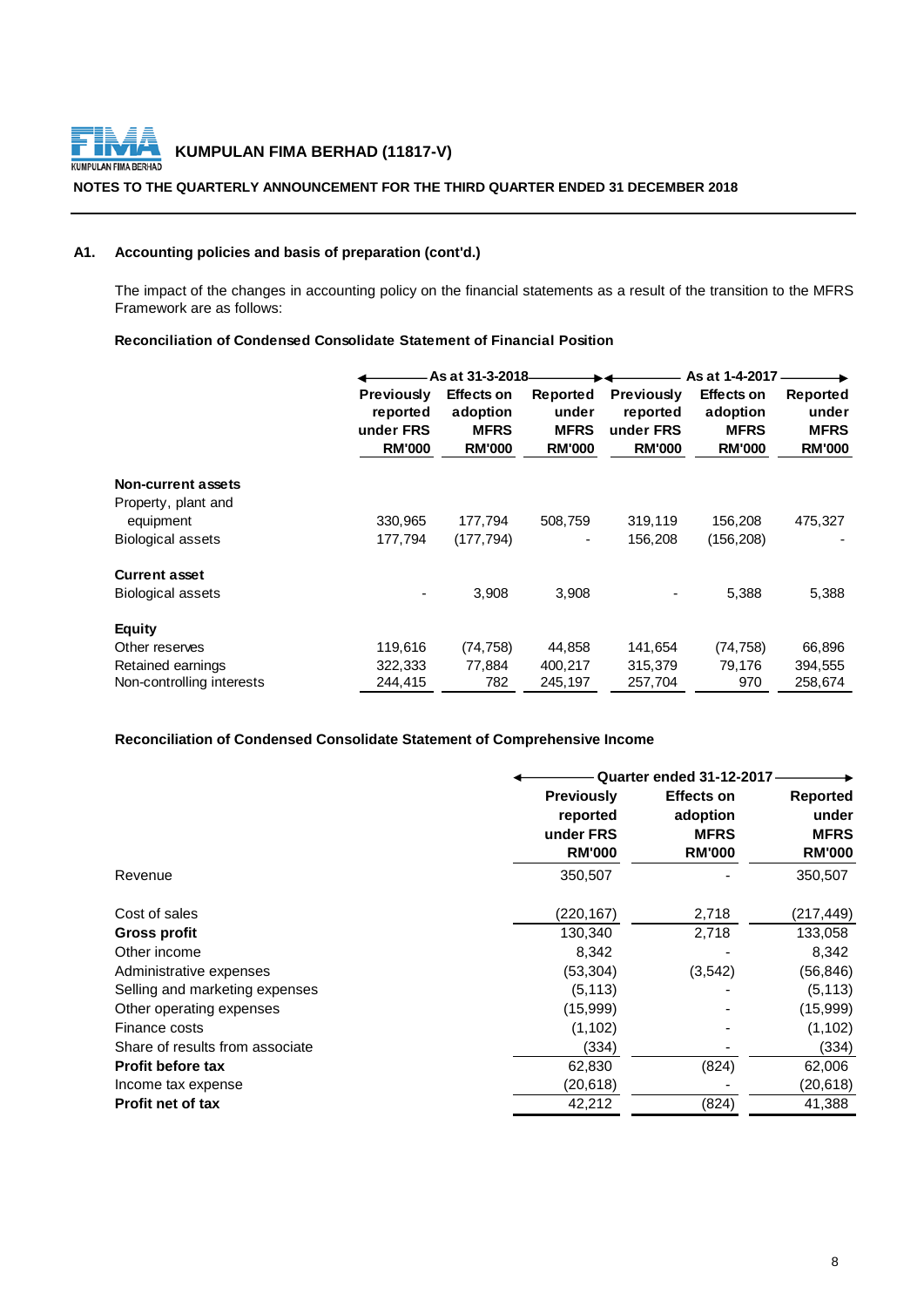

## **NOTES TO THE QUARTERLY ANNOUNCEMENT FOR THE THIRD QUARTER ENDED 31 DECEMBER 2018**

## **A1. Accounting policies and basis of preparation (cont'd.)**

The impact of the changes in accounting policy on the financial statements as a result of the transition to the MFRS Framework are as follows: (cont'd.)

## **Reconciliation of Condensed Consolidate Statement of Comprehensive Income (cont'd.)**

|                                                                     | <b>Quarter ended 31-12-2017</b> |                   |                 |  |
|---------------------------------------------------------------------|---------------------------------|-------------------|-----------------|--|
|                                                                     | <b>Previously</b>               | <b>Effects on</b> | <b>Reported</b> |  |
|                                                                     | reported                        | adoption          | under           |  |
|                                                                     | under FRS                       | <b>MFRS</b>       | <b>MFRS</b>     |  |
|                                                                     | <b>RM'000</b>                   | <b>RM'000</b>     | <b>RM'000</b>   |  |
| Other comprehensive loss, net of tax                                |                                 |                   |                 |  |
| Foreign currency translation loss                                   | (13, 678)                       |                   | (13, 678)       |  |
| Total comprehensive income for the period                           | 28,534                          | (824)             | 27,710          |  |
| Profit attributable to:                                             |                                 |                   |                 |  |
| Equity holders of the Company                                       | 28,452                          | (659)             | 27,793          |  |
| Non-controlling interests                                           | 13,760                          | (165)             | 13,595          |  |
| Profit for the period                                               | 42,212                          | (824)             | 41,388          |  |
| Total comprehensive income attributable to:                         |                                 |                   |                 |  |
| Equity holders of the Company                                       | 16,921                          | (659)             | 16,262          |  |
| Non-controlling interests                                           | 11,613                          | (165)             | 11,448          |  |
| Total comprehensive income for the period                           | 28,534                          | (824)             | 27,710          |  |
| Earnings per share attributable to equity holders<br>of the Company |                                 |                   |                 |  |
| Basic/diluted earnings per share (sen)                              | 10.08                           | (0.23)            | 9.85            |  |

## **Reconciliation of Condensed Consolidate Statement of Cash Flows**

|                                                | Quarter ended 31-12-2017                   |               |               |                                              |                                         |
|------------------------------------------------|--------------------------------------------|---------------|---------------|----------------------------------------------|-----------------------------------------|
|                                                | <b>Previously</b><br>reported<br>under FRS |               |               | <b>Effects on</b><br>adoption<br><b>MFRS</b> | <b>Reported</b><br>under<br><b>MFRS</b> |
|                                                | <b>RM'000</b>                              | <b>RM'000</b> | <b>RM'000</b> |                                              |                                         |
| Profit before tax                              | 62,830                                     | (824)         | 62,006        |                                              |                                         |
| Depreciation for property, plant and equipment | 13,650                                     | 4,452         | 18,102        |                                              |                                         |
| Amortisation of biological assets              | 4,452                                      | (4, 452)      |               |                                              |                                         |
| Fair value changes on biological assets        |                                            | 824           | 824           |                                              |                                         |
| Purchase of property, plant and equipment      | 12.341                                     | 12,817        | 25,158        |                                              |                                         |
| Additions to biological assets                 | 12,817                                     | (12, 817)     |               |                                              |                                         |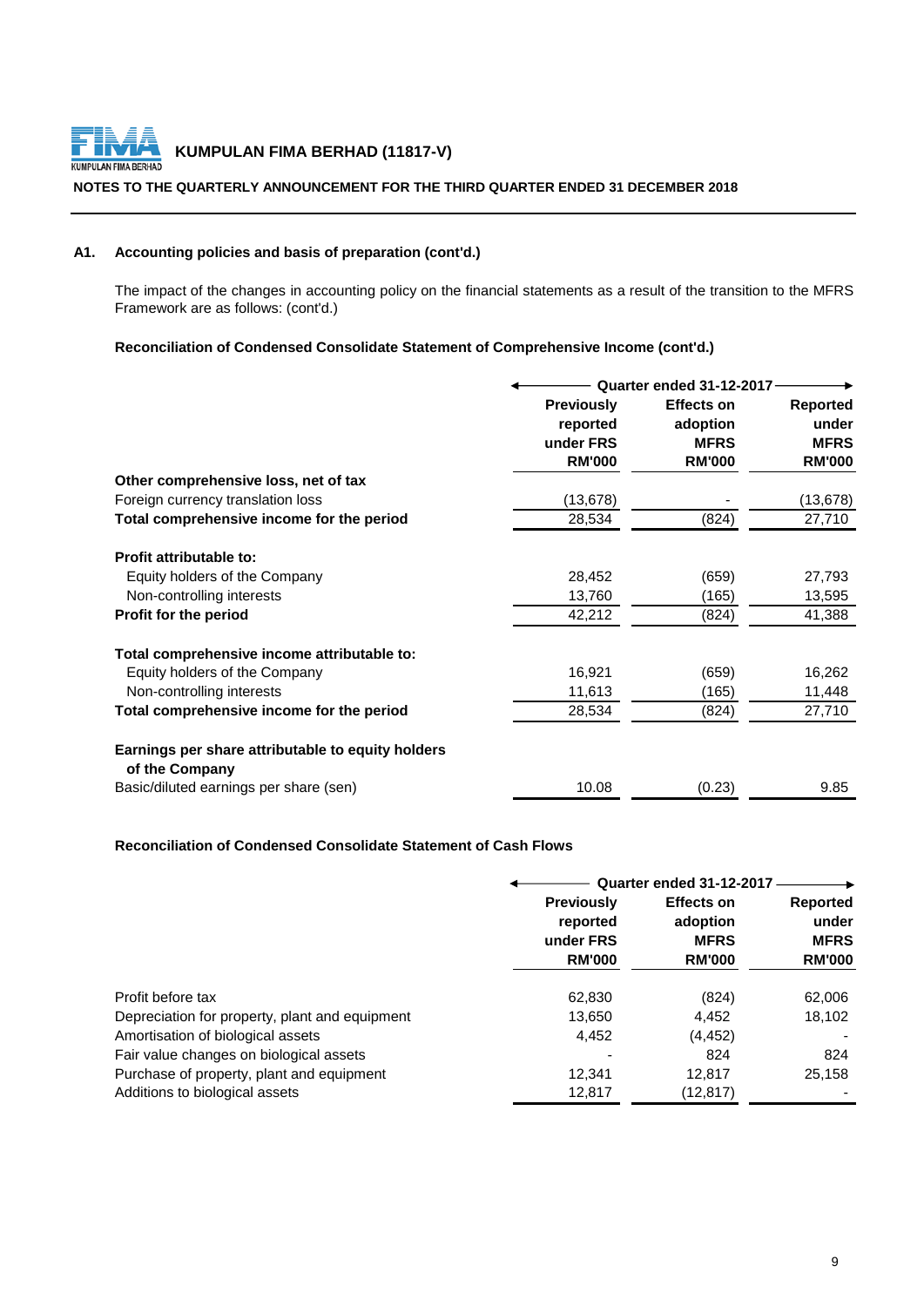

## **NOTES TO THE QUARTERLY ANNOUNCEMENT FOR THE THIRD QUARTER ENDED 31 DECEMBER 2018**

## **A2. Changes in accounting policies**

## **Standards and Interpretations issued but not yet effective**

The Group has not early adopted the following new and amended MFRSs and IC Interpretations that are not yet effective:

| <b>Effective for</b><br>financial period<br>beginning<br>on or after |
|----------------------------------------------------------------------|
| 1 January 2019                                                       |
| 1 January 2021                                                       |
| 1 January 2020                                                       |
| 1 January 2020                                                       |
| 1 January 2020                                                       |
|                                                                      |
| Deferred                                                             |
| 1 January 2019                                                       |
| 1 January 2019                                                       |
|                                                                      |

The directors expect that the adoption of the above standards and interpretations will have no material impact on the financial statements in the period of initial application except as discussed below:

### MFRS 16: Leases

MFRS 16 replaces the guidance in MFRS 117, Lease, IC Interpretation 4, Determining Whether an Arrangement contains a Lease, IC Interpretation 115, Operating Leases – Incentives and IC Interpretation 127, Evaluating the Substance of Transactions Involving the Legal Form of a Lease.

The Group is currently assessing the financial impact that may arise from the adoption of MFRS 16.

Amendments to MFRS 10 and MFRS 128: Sales or contribution of assets between an investor and its associate or joint venture

The amendments clarify that an entity, which is a venture capital organization, or a mutual fund, unit trust or similar entities, has an investment-by-investment choice to measure its investments in associates and joint ventures at fair value.

There will be no significant impact on the Group from the adoption of Amendments to MFRS 128.

## **A3. Auditors' report on preceding annual financial statements**

The financial statements of the Group for the financial year ended 31 March 2018 were not subject to any audit qualification.

## **A4. Seasonal and cyclical factors**

The operations of the Group are not affected by any seasonal or cyclical factors other than the manufacturing segment which is affected by cyclical changes in volumes of certain products whilst the plantation segment is affected by seasonal crop production, weather conditions and fluctuating commodity prices.

## **A5. Unusual items affecting the financial statements**

There were no items affecting assets, liabilities, equity, net income or cash flows that are unusual because of their nature, size or incidence other than as disclosed in Note B10(ii).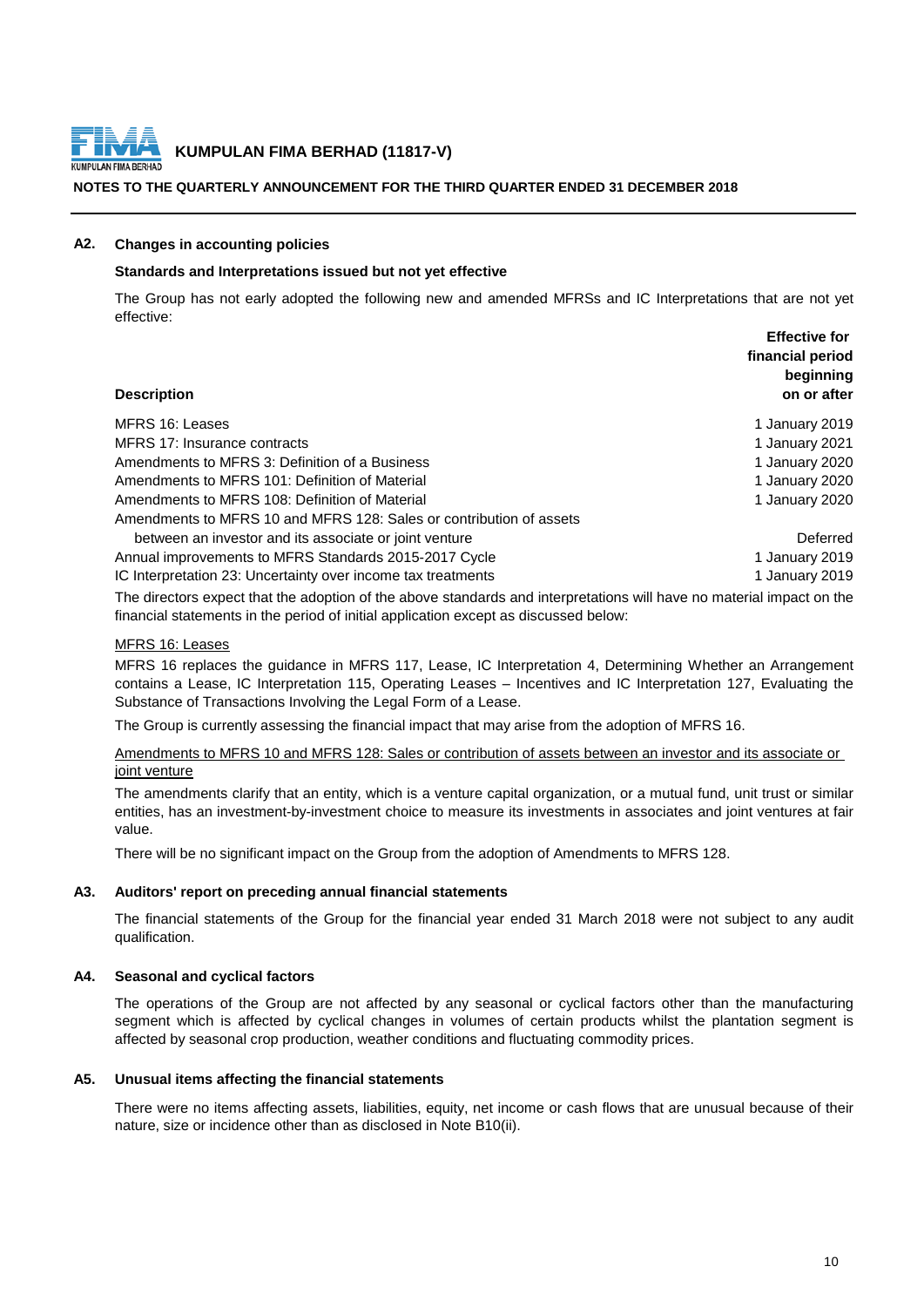

## **NOTES TO THE QUARTERLY ANNOUNCEMENT FOR THE THIRD QUARTER ENDED 31 DECEMBER 2018**

### **A6. Changes in estimates**

There were no changes or estimates that have a material effect on the current quarter's results.

## **A7. Issuances, cancellation, repurchases, resale and repayment of debts and equity securities**

Save as disclosed below, there were no issuances, cancellations, repurchases, resale and repayments of debts and equity securities for the current quarter.

During the current quarter, the Company repurchased 140,900 of its issued ordinary shares from open market at an average price of RM1.50. The total transaction paid for the repurchase including transaction costs was RM212,242. Of the total 282,231,600 issued ordinary shares, 673,200 shares are held as treasury shares by the Company.

## **A8. Dividend paid**

The following dividends were paid during the current and previous corresponding period:

|                       |                                 | Cumulative quarter ended |               |  |  |
|-----------------------|---------------------------------|--------------------------|---------------|--|--|
|                       |                                 | 31-12-2018               | 31-12-2017    |  |  |
| <b>Final dividend</b> |                                 | <b>RM'000</b>            | <b>RM'000</b> |  |  |
| 2017                  | 9.0% single-tier final dividend |                          |               |  |  |
|                       | (paid on 25 September 2017)     | $\,$                     | 25,401        |  |  |
| 2018                  | 9.0% single-tier final dividend |                          |               |  |  |
|                       | (paid on 5 October 2018)        | 25,353                   |               |  |  |
|                       |                                 |                          |               |  |  |

## **A9. Segmental information**

## **(i) Segmental revenue and results for business segments**

|                          |               | <b>Quarter ended</b> |               | 9 months cumulative |  |  |
|--------------------------|---------------|----------------------|---------------|---------------------|--|--|
|                          | 31-12-2018    | 31-12-2017           | 31-12-2018    | 31-12-2017          |  |  |
| <b>Revenue</b>           | <b>RM'000</b> | <b>RM'000</b>        | <b>RM'000</b> | <b>RM'000</b>       |  |  |
| Manufacturing*           | 34,561        | 32,944               | 101,857       | 107,649             |  |  |
| <b>Plantation</b>        | 21,328        | 32,569               | 80,785        | 110,451             |  |  |
| <b>Bulking</b>           | 22,243        | 14,770               | 59,262        | 37,302              |  |  |
| Food                     | 25,972        | 30,340               | 88,717        | 91,092              |  |  |
| <b>Others</b>            | 3,637         | 3,604                | 11,890        | 13,494              |  |  |
|                          | 107,741       | 114,227              | 342,511       | 359,988             |  |  |
| Eliminations             | (2,401)       | (2,270)              | (8, 113)      | (9,481)             |  |  |
|                          | 105,340       | 111,957              | 334,398       | 350,507             |  |  |
| <b>Profit before tax</b> |               |                      |               |                     |  |  |
| Manufacturing*           | 9,955         | 4,379                | 25,342        | 19,188              |  |  |
| <b>Plantation</b>        | 5,356         | 6,158                | 32,793        | 22,589              |  |  |
| <b>Bulking</b>           | 13,331        | 7,547                | 33,672        | 16,675              |  |  |
| Food                     | (1, 162)      | 966                  | 8,919         | 2,406               |  |  |
| <b>Others</b>            | (365)         | 1,794                | (1,216)       | 1,482               |  |  |
|                          | 27,115        | 20,844               | 99,510        | 62,340              |  |  |
| Associated companies     | 134           | 390                  | 10            | (334)               |  |  |
|                          | 27,249        | 21,234               | 99,520        | 62,006              |  |  |

\* Production and trading of security documents.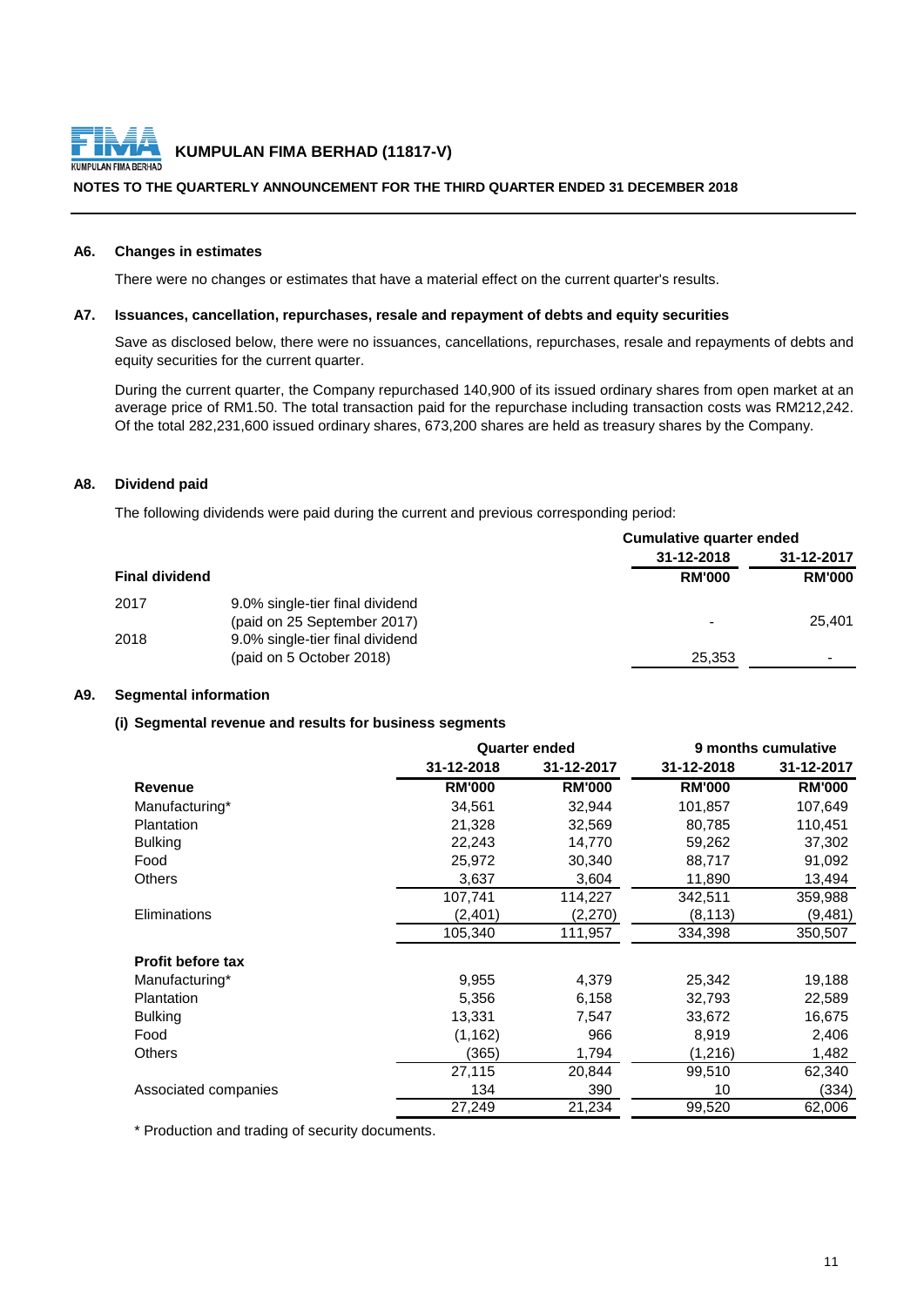

## **NOTES TO THE QUARTERLY ANNOUNCEMENT FOR THE THIRD QUARTER ENDED 31 DECEMBER 2018**

## **A9. Segmental information (cont'd.)**

## **(ii) Geographical segments**

|                          | <b>Quarter ended</b> |               |               | 9 months cumulative |
|--------------------------|----------------------|---------------|---------------|---------------------|
|                          | 31-12-2018           | 31-12-2017    | 31-12-2018    | 31-12-2017          |
| Revenue                  | <b>RM'000</b>        | <b>RM'000</b> | <b>RM'000</b> | <b>RM'000</b>       |
| Malaysia                 | 66,282               | 57,653        | 190,097       | 175,578             |
| Indonesia                | 17,179               | 27,993        | 68,548        | 98,264              |
| Papua New Guinea         | 24,280               | 28,581        | 83,866        | 86,146              |
|                          | 107,741              | 114,227       | 342,511       | 359,988             |
| Eliminations             | (2,401)              | (2,270)       | (8, 113)      | (9, 481)            |
|                          | 105,340              | 111,957       | 334,398       | 350,507             |
| <b>Profit before tax</b> |                      |               |               |                     |
| Malaysia                 | 19,547               | 8,456         | 45,488        | 27,190              |
| Indonesia                | 9,078                | 11,746        | 45,866        | 33,474              |
| Papua New Guinea         | (1,510)              | 642           | 8,156         | 1,676               |
|                          | 27,115               | 20,844        | 99,510        | 62,340              |
| Eliminations             | 134                  | 390           | 10            | (334)               |
|                          | 27,249               | 21,234        | 99,520        | 62,006              |

|                               |                                           |                              | 9 months cumulative                                         |                              |
|-------------------------------|-------------------------------------------|------------------------------|-------------------------------------------------------------|------------------------------|
| <b>Assets and liabilities</b> | <b>Current year to date</b><br>31-12-2018 |                              | <b>Preceding year</b><br>corresponding period<br>31-12-2017 |                              |
|                               | <b>Assets</b><br><b>RM'000</b>            | Liabilities<br><b>RM'000</b> | <b>Assets</b><br><b>RM'000</b>                              | Liabilities<br><b>RM'000</b> |
| Malaysia                      | 1,438,818                                 | 262,910                      | 1,302,899                                                   | 244,900                      |
| Indonesia                     | 120,912                                   | 19,682                       | 88,181                                                      | 20,115                       |
| Papua New Guinea              | 160,761                                   | 67,624                       | 146,781                                                     | 60,022                       |
|                               | 1,720,491                                 | 350,216                      | 1,537,861                                                   | 325,037                      |
| <b>Eliminations</b>           | (481,234)                                 | (158,186)                    | (355,801)                                                   | (147, 216)                   |
|                               | 1,239,257                                 | 192,030                      | 1,182,060                                                   | 177,821                      |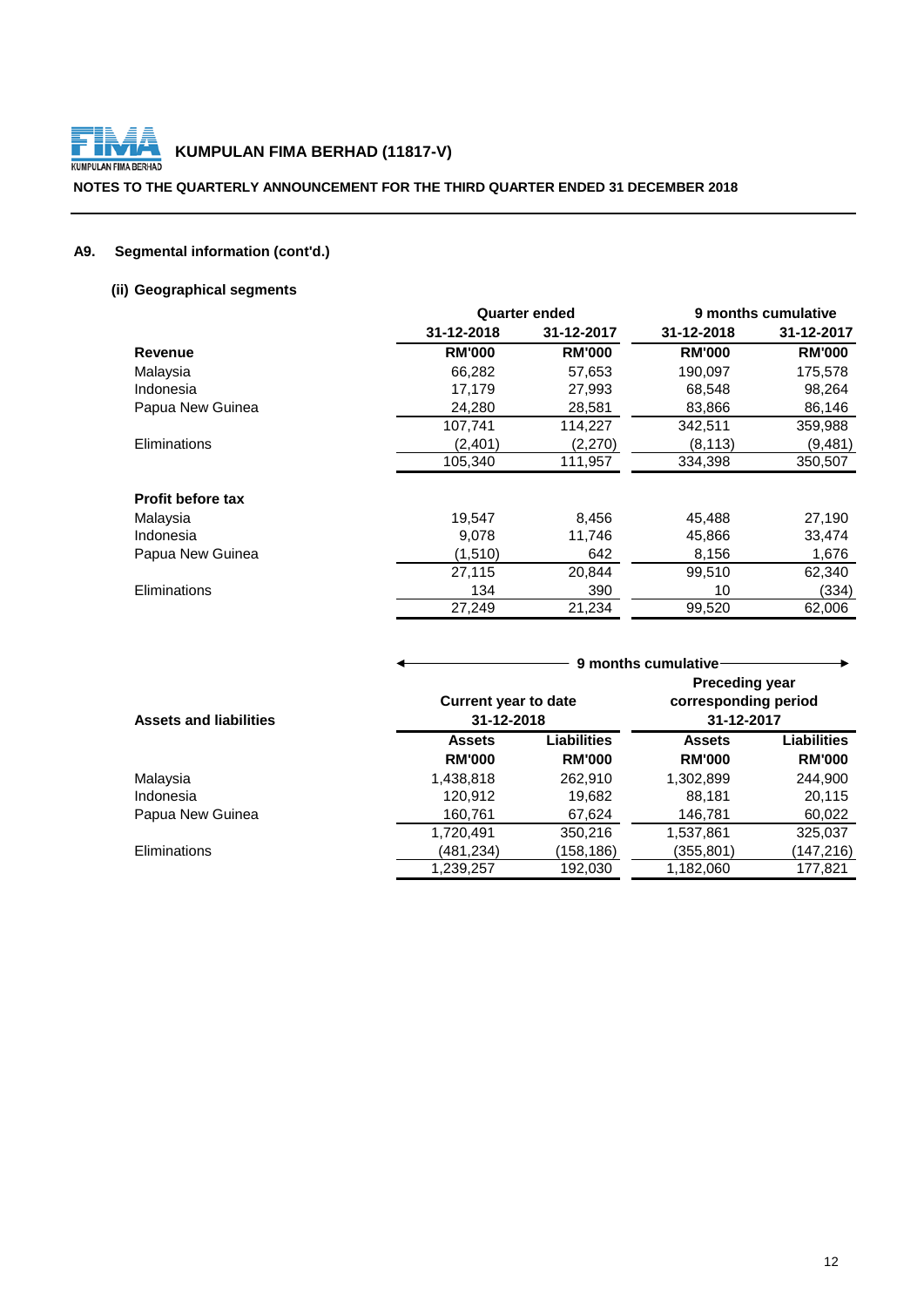

## **NOTES TO THE QUARTERLY ANNOUNCEMENT FOR THE THIRD QUARTER ENDED 31 DECEMBER 2018**

## **A10. Profit before tax**

The following amounts have been included in arriving at profit before tax:

|               | <b>Quarter ended</b> |               | 9 months cumulative |  |
|---------------|----------------------|---------------|---------------------|--|
| 31-12-2018    | 31-12-2017           | 31-12-2018    | 31-12-2017          |  |
| <b>RM'000</b> | <b>RM'000</b>        | <b>RM'000</b> | <b>RM'000</b>       |  |
| 1,480         | 2,214                | 5,435         | 6,213               |  |
|               |                      |               |                     |  |
| 4,721         | 6,884                | 17,853        | 19,328              |  |
| 518           | 388                  | 1,372         | 1,102               |  |
| (1,745)       | 32                   | (6,670)       | 3,638               |  |
| 1,009         | 895                  | 2,184         | (236)               |  |
| 1,372         |                      | 1,493         | 50                  |  |
|               |                      |               |                     |  |
| (7)           |                      | (34)          | (5)                 |  |
| 112           | 1,124                | 1,356         | 824                 |  |
|               |                      |               |                     |  |
| (53)          | (24)                 | (53)          | 9                   |  |
| (494)         | 297                  | (1, 482)      | 949                 |  |
| (163)         | (109)                | (1,251)       | 853                 |  |
|               |                      |               |                     |  |
|               |                      | (23, 631)     |                     |  |
|               |                      |               |                     |  |

## **A11. Valuation of property, plant and equipment**

The Group upon adoption of MFRS has elected to use cost model from previous revaluation model. This change in accounting policy has resulted in revaluation amount on the transition date to be recorded as deemed cost.

### **A12. Subsequent events**

There were no material events subsequent to the end of the current quarter.

## **A13. Inventories**

During the quarter, there was no significant write down or write back of inventories except as disclosed in Note A10 above.

## **A14. Changes in the composition of the Group**

There were no changes in the composition of the Group for the current quarter and financial period to date.

## **A15. Changes in contingent liabilities**

There were no additional contingent liabilities during the current quarter, except as disclosed in Note B10 herein.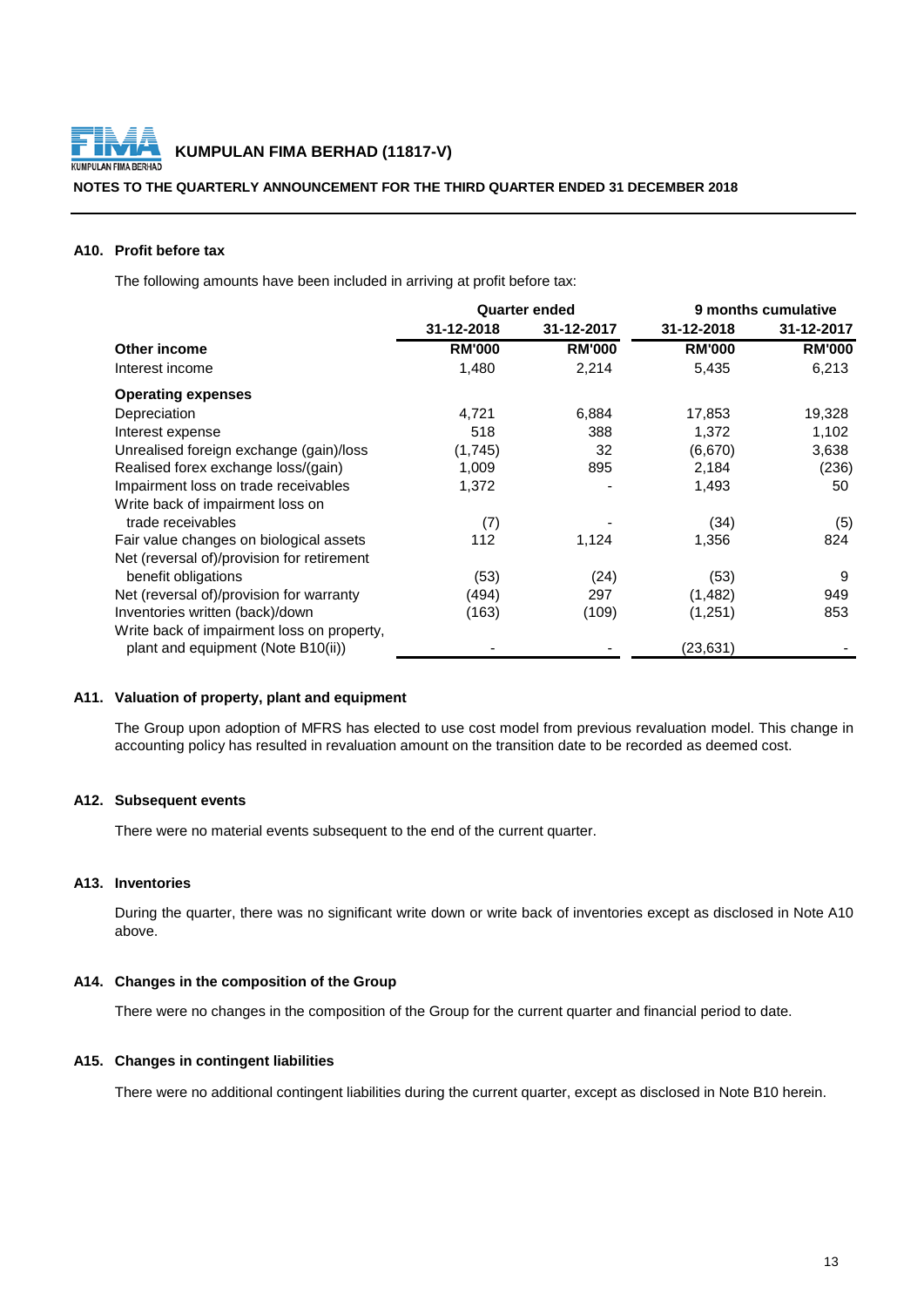

## **NOTES TO THE QUARTERLY ANNOUNCEMENT FOR THE THIRD QUARTER ENDED 31 DECEMBER 2018**

## **A16. Significant acquisition of property, plant and equipment**

For the period under review, the Group's acquisitions of property, plant and equipment are as follows :

|                        | <b>Current year</b> |
|------------------------|---------------------|
|                        | to date             |
|                        | <b>RM'000</b>       |
| Plant and equipment    | 5,927               |
| Vehicles               | 18                  |
| Land and buildings     | 1,112               |
| Furniture and fittings | 2,435               |
| Bearer plants          | 23,743              |
|                        | 33,235              |

## **A17. Capital commitments**

The amount of commitments not provided for in the interim financial statements as at 31 December 2018 were as follows:

|                               | <b>Current year</b> |
|-------------------------------|---------------------|
|                               | to date             |
|                               | <b>RM'000</b>       |
| Property, plant and equipment |                     |
| - Approved and contracted for | 5.236               |

## **A18. Related party transactions**

The Group's related party transactions during the financial period were as follows:

|                                                                                   | <b>Current year</b><br>to date |
|-----------------------------------------------------------------------------------|--------------------------------|
|                                                                                   | <b>RM'000</b>                  |
| Rental expenses payable to a subsidiary<br>- Fima Corporation Berhad              | 576                            |
| Advisory services rendered by corporate shareholder<br>- BHR Enterprise Sdn. Bhd. | 90                             |
| Rental income receivables from<br>- Fima Instanco Sdn. Bhd.                       | 120                            |
| Transactions with related parties*                                                |                                |
| - PT Pohon Emas Lestari - Purchase of fresh fruit bunch                           | 5,074                          |
| - Nationwide Express - Delivery services                                          | 28                             |
| - Nationwide Express - Rental income                                              | 66                             |

\* Related parties by virtue of common shareholders/common directors.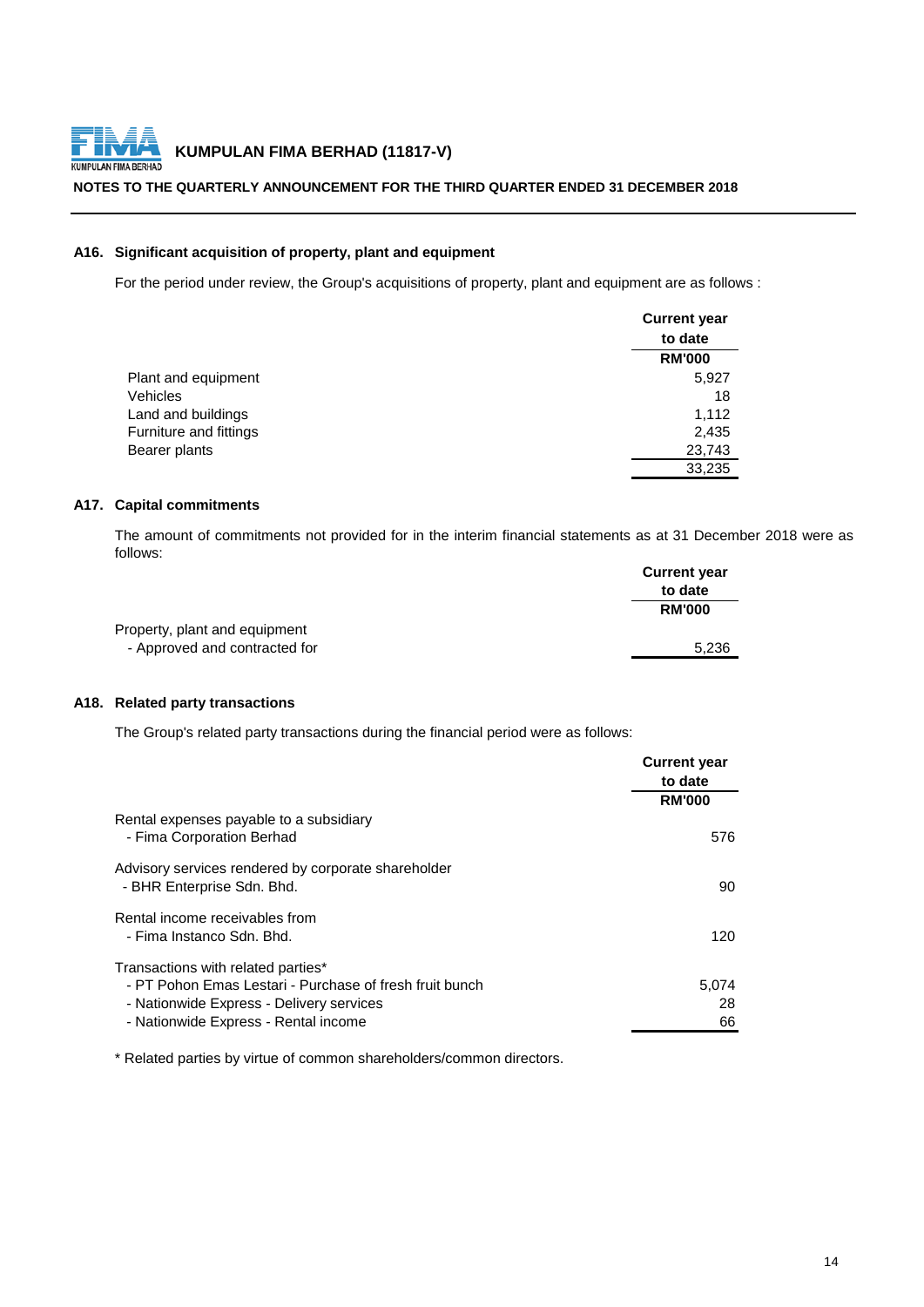

## **NOTES TO THE QUARTERLY ANNOUNCEMENT FOR THE THIRD QUARTER ENDED 31 DECEMBER 2018**

### **PART B - Bursa Securities Listing Requirements**

#### **B1. Review of performance**

**Group Performance**

|                   | Current | <b>Previous</b> |          |       |
|-------------------|---------|-----------------|----------|-------|
| (RM Million)      | YTD     | YTD             | Variance | %     |
| Revenue           | 334.40  | 350.51          | (16.11)  | (4.6) |
| Profit before tax | 99.52   | 62.01           | 37.51    | 60.5  |

Group revenue for the third quarter ended 31 December 2018 decreased to RM334.40 million as compared to RM350.51 million recorded in the corresponding period last year. The decreased of RM16.11 million was attributed to the lower revenue generated by manufacturing, plantation and food divisions.

However, Group profit before tax ("PBT") increased by RM37.51 million to RM99.52 million as compared to the corresponding period last year, mainly due to the significant write back of impairment loss on property, plant and equipment amounting RM23.6 million pursuant to the Mahkamah Agung's decision as disclosed in Note B10(ii). In addition, higher Group PBT also contributed by strong performance by its four main division.

The performance of each business division is as follows:

#### **Manufacturing Division**

|                   | Current | <b>Previous</b> |          |       |
|-------------------|---------|-----------------|----------|-------|
| (RM Million)      | YTD     | YTD             | Variance | %     |
| Revenue           | 101.86  | 107.65          | (5.79)   | (5.4) |
| Profit before tax | 25.34   | 19.19           | 6.15     | 32.0  |

Revenue from **Manufacturing Division** decreased by 5.4% to RM101.86 million from RM107.65 million last year, primarily due to expiration of the contract to supply certain travel documents in Q1 FY2018. On the back of favourable sales mix and higher write back of inventories and provision for warranty by RM4.5 million, the division recorded higher PBT by RM6.15 million compared to corresponding period last year.

#### **Plantation Division**

| (RM Million)                      | <b>Current</b><br><b>YTD</b> | <b>Previous</b><br>YTD | Variance | %      |
|-----------------------------------|------------------------------|------------------------|----------|--------|
| Revenue                           |                              |                        |          |        |
| Indonesia                         |                              |                        |          |        |
| - Crude palm oil (CPO)            | 58.92                        | 83.18                  | (24.26)  | (29.2) |
| - Crude palm kernel oil (CPKO)    | 9.63                         | 14.37                  | (4.74)   | (33.0) |
| Malaysia                          |                              |                        |          |        |
| - Fresh fruit bunch (FFB)         | 9.36                         | 10.64                  | (1.28)   | (12.0) |
| - Pineapple                       | 2.88                         | 2.26                   | 0.62     | 27.4   |
| Total                             | 80.79                        | 110.45                 | (29.66)  | (26.9) |
| Profit before tax and write back* | 9.19                         | 22.59                  | (13.40)  | (59.3) |
| <b>Profit before tax</b>          | 32.79                        | 22.59                  | 10.20    | 45.2   |

\* The amount is before the significant write back of impairment loss on property, plant and equipment amounting to *RM23.6 million pursuant to Mahkamah Agung's decision as disclosed in Note B10(ii).*

| FFB produced (mt)            | 146.426 | 151.601 | (5, 175) | (3.4)      |
|------------------------------|---------|---------|----------|------------|
| FFB yield/ha (mt)            | 16.17   | 18.78   | (2.61)   | (13.9)     |
| Cost of FFB produced (RM/mt) | 228.06  | 246.94  | (18.88)  | (7.6)      |
| CPO produced (mt)            | 35.698  | 40.407  | (4,709)  | (11.7)     |
| CPO extraction rate (%)      | 22.60   | 22.25   | 0.35     | $1.6 \mid$ |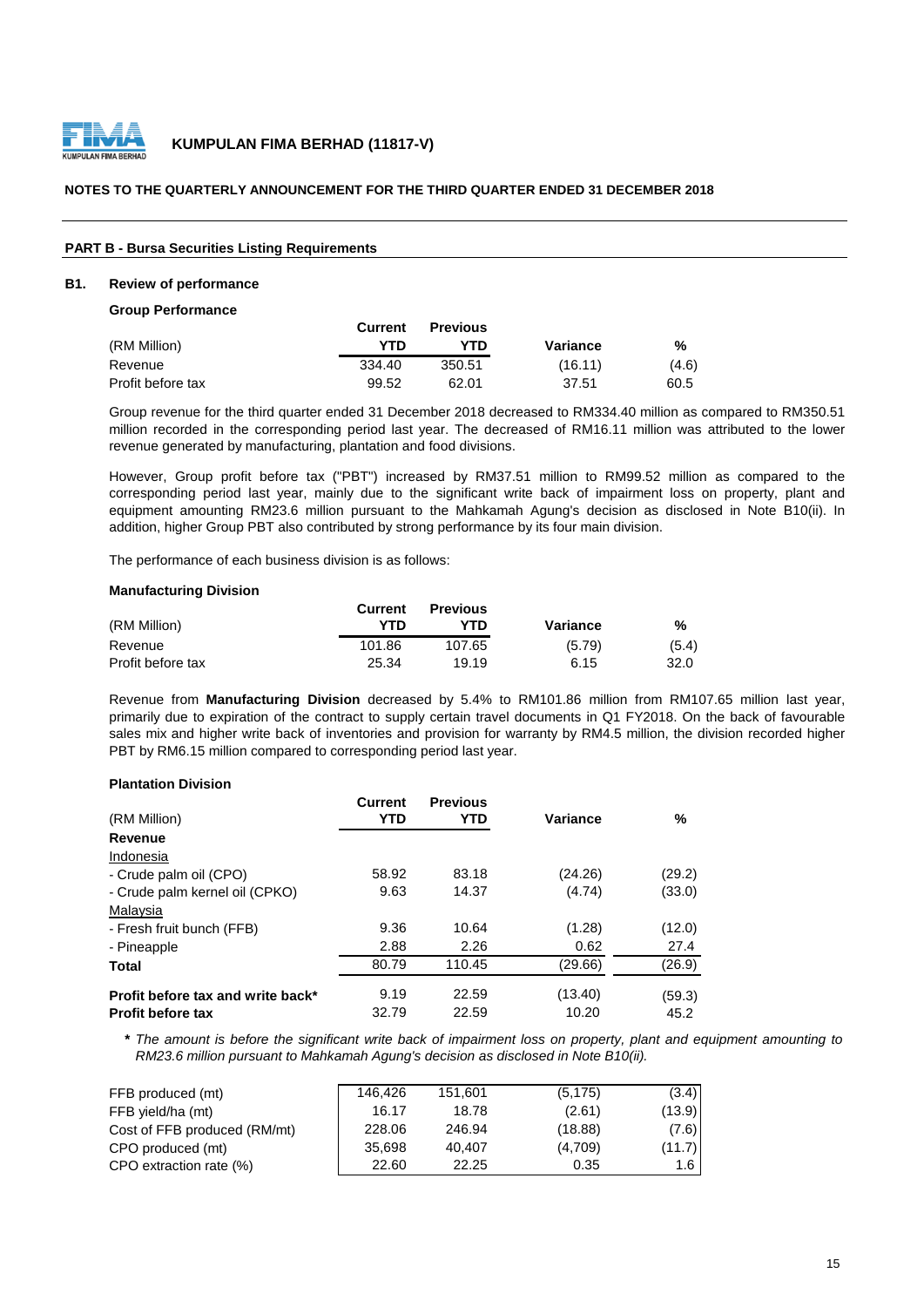

### **NOTES TO THE QUARTERLY ANNOUNCEMENT FOR THE THIRD QUARTER ENDED 31 DECEMBER 2018**

## **B1. Review of performance (cont'd.)**

**Plantation Division (cont'd.)**

|                                                   | <b>Current</b><br><b>YTD</b> | <b>Previous</b><br>YTD | Variance | %      |
|---------------------------------------------------|------------------------------|------------------------|----------|--------|
| <b>Sales Quantity (mt)</b>                        |                              |                        |          |        |
| - CPO                                             | 29,998                       | 36,292                 | (6, 294) | (17.3) |
| - CPKO                                            | 3,154                        | 3,394                  | (240)    | (7.1)  |
| Average CIF selling price,<br>net of duty (RM/mt) |                              |                        |          |        |
| - CPO                                             | 1,964                        | 2,292                  | (328)    | (14.3) |
| - CPKO                                            | 3,053                        | 4,234                  | (1, 181) | (27.9) |
| Palm profiles (ha)                                |                              |                        |          |        |
| - Mature                                          | 9,055.8                      | 8,073.4                |          |        |
| - Immature                                        | 5,211.2                      | 5,274.6                |          |        |
| - Rehab                                           | 496.7                        |                        |          |        |
| Total planted area                                | 14,763.7                     | 13,348.0               |          |        |

Revenue from **Plantation Division** decreased by 26.9% to RM80.79 million as compared to the corresponding period last year attributable to lower sales volume and selling price of CPO and CPKO. The division posted higher PBT of RM32.79 million, RM10.20 million higher than last year mainly due to significant write back of impairment loss on property, plant and equipment amounting RM23.6 million pursuant to Mahkamah Agung's decision as disclosed in Note B10(ii).

Our plantation estates in Malaysia which are still in the process of land development or palm planting registered a total pretax loss of RM8.68 million as compared to RM5.53 million pretax loss recorded in the corresponding period last year.

#### **Bulking Division**

|                   | Current | <b>Previous</b> |          |       |
|-------------------|---------|-----------------|----------|-------|
| (RM Million)      | YTN     | YTN             | Variance | %     |
| Revenue           | 59.26   | 37.30           | 21.96    | 58.9  |
| Profit before tax | 33.67   | 16.68           | 16.99    | 101.9 |

**Bulking Division** recorded an increase of RM21.96 million or 58.9% higher in revenue from RM37.30 million recorded last year. The increase was mainly due to higher revenue recorded by most of products segment. In line with the increase in revenue, the division's PBT increased by RM16.99 million to RM33.67 million.

## **Food Division**

| (RM Million)           | <b>Current</b><br>YTD | <b>Previous</b><br>YTD | Variance | %     |
|------------------------|-----------------------|------------------------|----------|-------|
| <b>Revenue</b>         |                       |                        |          |       |
| Papua New Guinea (PNG) | 83.87                 | 86.15                  | (2.28)   | (2.6) |
| Malaysia               | 4.85                  | 4.94                   | (0.09)   | (1.8) |
|                        | 88.72                 | 91.09                  | (2.37)   | (2.6) |
| Profit before tax      | 8.92                  | 2.41                   | 6.51     | 270.1 |

**Food Division's** revenue decreased to RM88.72 million compared to RM91.09 million recorded in the previous financial year. The decrease in revenue was mainly due to lower sales of exported tuna products as well as mackerel. However, the division's PBT increased by RM6.51 milion as compared to RM2.41 million recorded in the same period last year mainly attributable to forex gain of RM2.71 million (Q3 FY2018: Forex loss of RM3.00 million).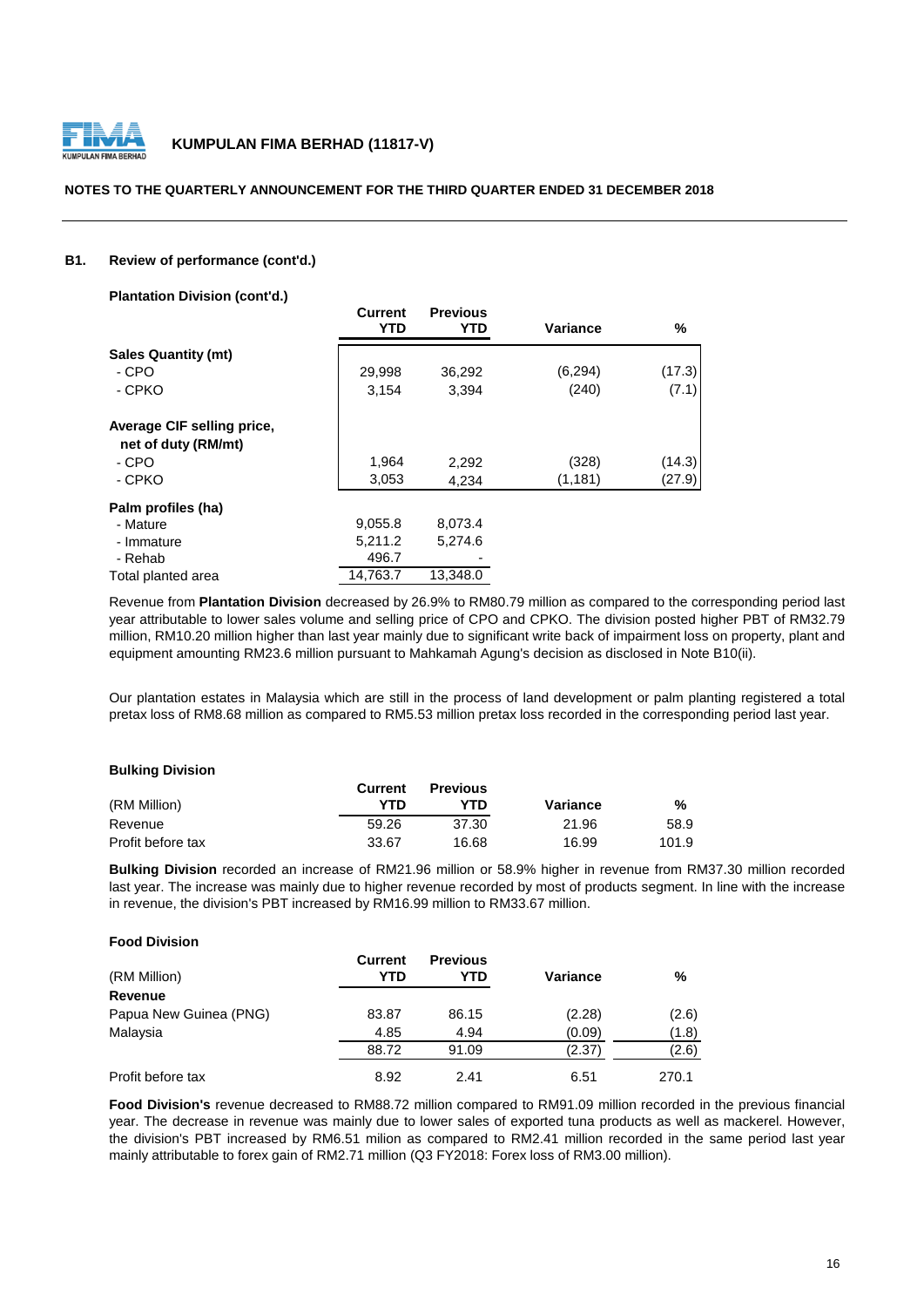

## **NOTES TO THE QUARTERLY ANNOUNCEMENT FOR THE THIRD QUARTER ENDED 31 DECEMBER 2018**

### **B2. Comparison with preceding quarter's results**

#### **Group Performance**

|                   | QTR <sub>3</sub> | OTR <sub>2</sub> |          |        |
|-------------------|------------------|------------------|----------|--------|
| (RM Million)      | FY 2019          | FY 2019          | Variance | %      |
| Revenue           | 105.34           | 133.48           | (28.14)  | (21.1) |
| Profit before tax | 27.25            | 56.51            | (29.26)  | (51.8) |

The Group's revenue decreased by RM28.14 million to RM105.34 million as compared to the preceding quarter, as a result of lower revenue recorded by manufacturing, plantation and food divisions.

Group PBT decreased by RM29.26 million to RM27.25 million as compared to RM56.51 million recorded in the preceding quarter.

The performance of each business division is as follows:

## **Manufacturing Division**

|                   | QTR <sub>3</sub> | OTR <sub>2</sub> |          |       |
|-------------------|------------------|------------------|----------|-------|
| (RM Million)      | FY 2019          | FY 2019          | Variance | %     |
| Revenue           | 34.56            | 36.44            | (1.88)   | (5.2) |
| Profit before tax | 9.96             | 10.98            | (1.02)   | (9.3) |

**Manufacturing Division's** revenue decreased by RM1.88 million or 5.2% in the current quarter as compared to the preceding quarter. The decline was mainly due to decrease volume from confidential documents. On the back of lower revenue, PBT has also decreased from RM10.98 million in preceding quarter to RM9.96 million in current quarter.

## **Plantation Division**

| (RM Million)                      | QTR <sub>3</sub><br>FY 2019 | QTR <sub>2</sub><br>FY 2019 | Variance | %      |
|-----------------------------------|-----------------------------|-----------------------------|----------|--------|
| Revenue                           |                             |                             |          |        |
| Indonesia                         |                             |                             |          |        |
| - CPO                             | 14.74                       | 25.24                       | (10.50)  | (41.6) |
| - CPKO                            | 2.44                        | 7.19                        | (4.75)   | (66.1) |
| Malaysia                          |                             |                             |          |        |
| - Fresh fruit bunch               | 3.18                        | 3.78                        | (0.60)   | (15.9) |
| - Pineapple                       | 0.97                        | 0.91                        | 0.06     | 6.6    |
| Total                             | 21.33                       | 37.12                       | (15.79)  | (42.5) |
| Profit before tax and write back* | 5.36                        | 2.89                        | 2.47     | 85.5   |
| <b>Profit before tax</b>          | 5.36                        | 26.52                       | (21.16)  | (79.8) |

\* The amount is before the significant write back of impairment loss on property, plant and equipment amounting to *RM23.6 million pursuant to Mahkamah Agung's decision as disclosed in Note B10(ii).*

| CPO produced (mt)                                 | 13.984         | 11.572          | 2.412            | 20.8             |
|---------------------------------------------------|----------------|-----------------|------------------|------------------|
| <b>Sales Quantity (mt)</b><br>- CPO<br>- CPKO     | 8.023<br>1.084 | 12.963<br>2,070 | (4,940)<br>(986) | (38.1)<br>(47.6) |
| Average CIF selling price,<br>net of duty (RM/mt) |                |                 |                  |                  |
| - CPO                                             | 1,838          | 1.947           | (109)            | (5.6)            |
| - CPKO                                            | 2,246          | 3,476           | (1,230)          | (35.4)           |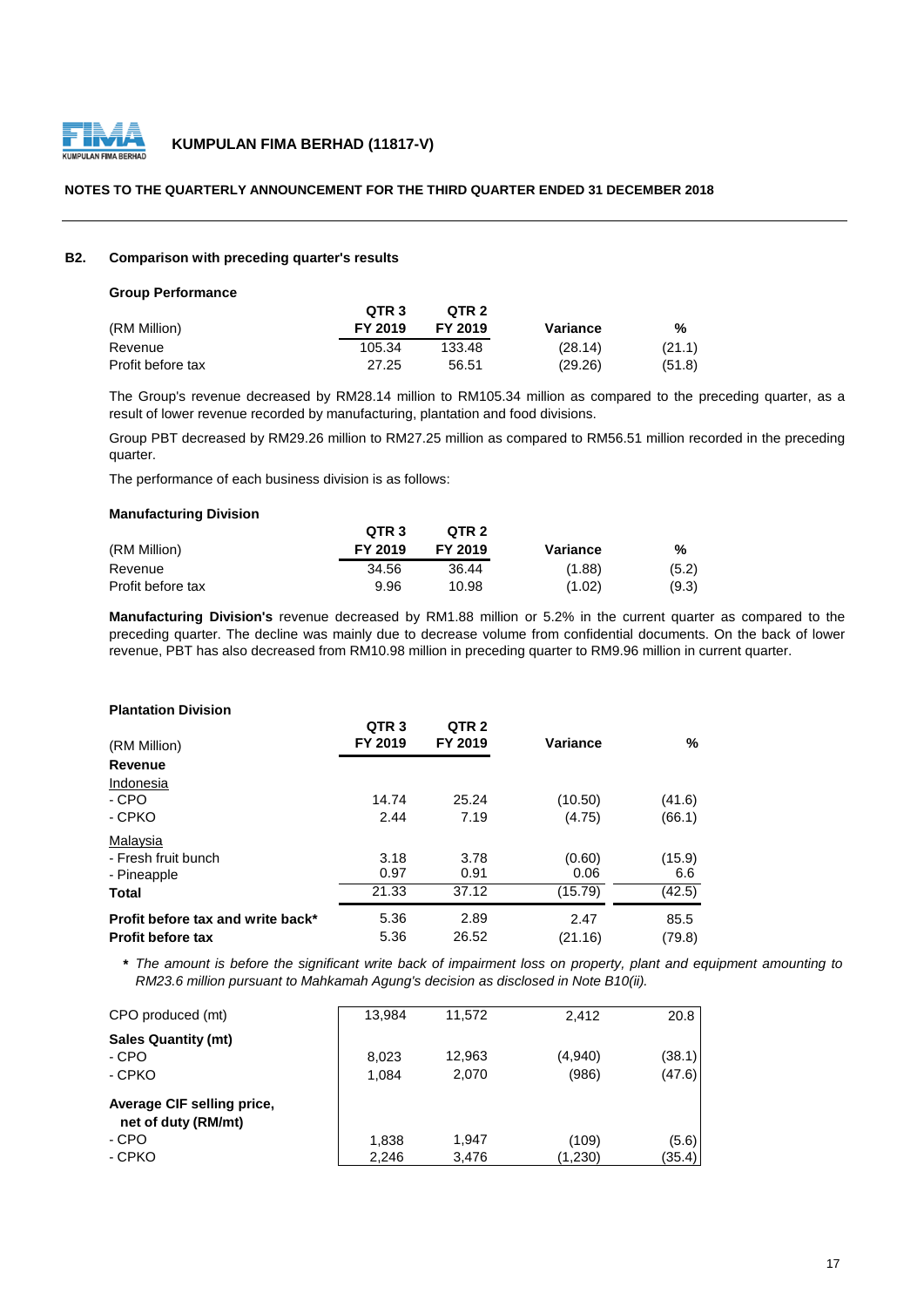

## **NOTES TO THE QUARTERLY ANNOUNCEMENT FOR THE THIRD QUARTER ENDED 31 DECEMBER 2018**

## **B2. Comparison with preceding quarter's results (cont'd.)**

## **Plantation Division (cont'd.)**

Plantation Division's revenue for the quarter decreased by RM15.79 million, lower than the preceding quarter due to lower sales volume and selling price of CPO and CPKO. The division recorded higher PBT before write back of impairment from RM2.89 million to RM5.36 million mainly due to lower loss registered by plantation estates in Malaysia as well as lower manuring cost compared to preceding quarter.

### **Bulking Division**

|                   | OTR <sub>3</sub> | OTR <sub>2</sub> |          |      |
|-------------------|------------------|------------------|----------|------|
| (RM Million)      | FY 2019          | FY 2019          | Variance | %    |
| Revenue           | 22.24            | 20.72            | 1.52     | 7.3  |
| Profit before tax | 13.33            | 11.25            | 2.08     | 18.5 |

Revenue from **Bulking Division** of RM22.24 million was 7.3% higher than the preceding quarter, mainly contributed by edible oil, base oil and industrial chemical segments. In line with increase in revenue, PBT has also increased by 18.5% or RM2.08 million as compared to the preceding quarter.

## **Food Division**

| (RM Million)      | QTR <sub>3</sub><br>FY 2019 | QTR <sub>2</sub><br>FY 2019 | <b>Variance</b> | %       |
|-------------------|-----------------------------|-----------------------------|-----------------|---------|
| Revenue           |                             |                             |                 |         |
| <b>PNG</b>        | 24.28                       | 36.41                       | (12.13)         | (33.3)  |
| Malaysia          | 1.69                        | 1.50                        | 0.19            | 12.7    |
|                   | 25.97                       | 37.91                       | (11.94)         | (31.5)  |
| Profit before tax | (1.16)                      | 8.50                        | (9.66)          | (113.6) |

Revenue from **Food Division** decreased by RM11.94 million or 31.5% to RM25.97 million as compared to the preceding quarter due to lower sales of tuna products. In line with lower revenue, the division registered a decline in PBT by RM9.66 million as compared to preceding quarter.

## **B3. Prospects**

The Board recognises the challenges ahead faced by **Manufacturing Division** following the expiration of a supply contract for certain travel document. The division will continue its concerted efforts to establish new strategic alliances to develop new products and solutions to complement its existing products.

**Plantation Division.** The overall performance of the oil palm production and processing is very much influenced by the direction of palm oil prices and our estates' yield. Nevertheless, we will remain focus in improving our efficiency and productivity in oil palm plantation operation and optimising production cost.

**Bulking Division.** The demand for storage is expected to improve slightly with the increase in palm oil stock level nationwide. The division is looking at securing more long term contracts with customers as well as handling higher margin products.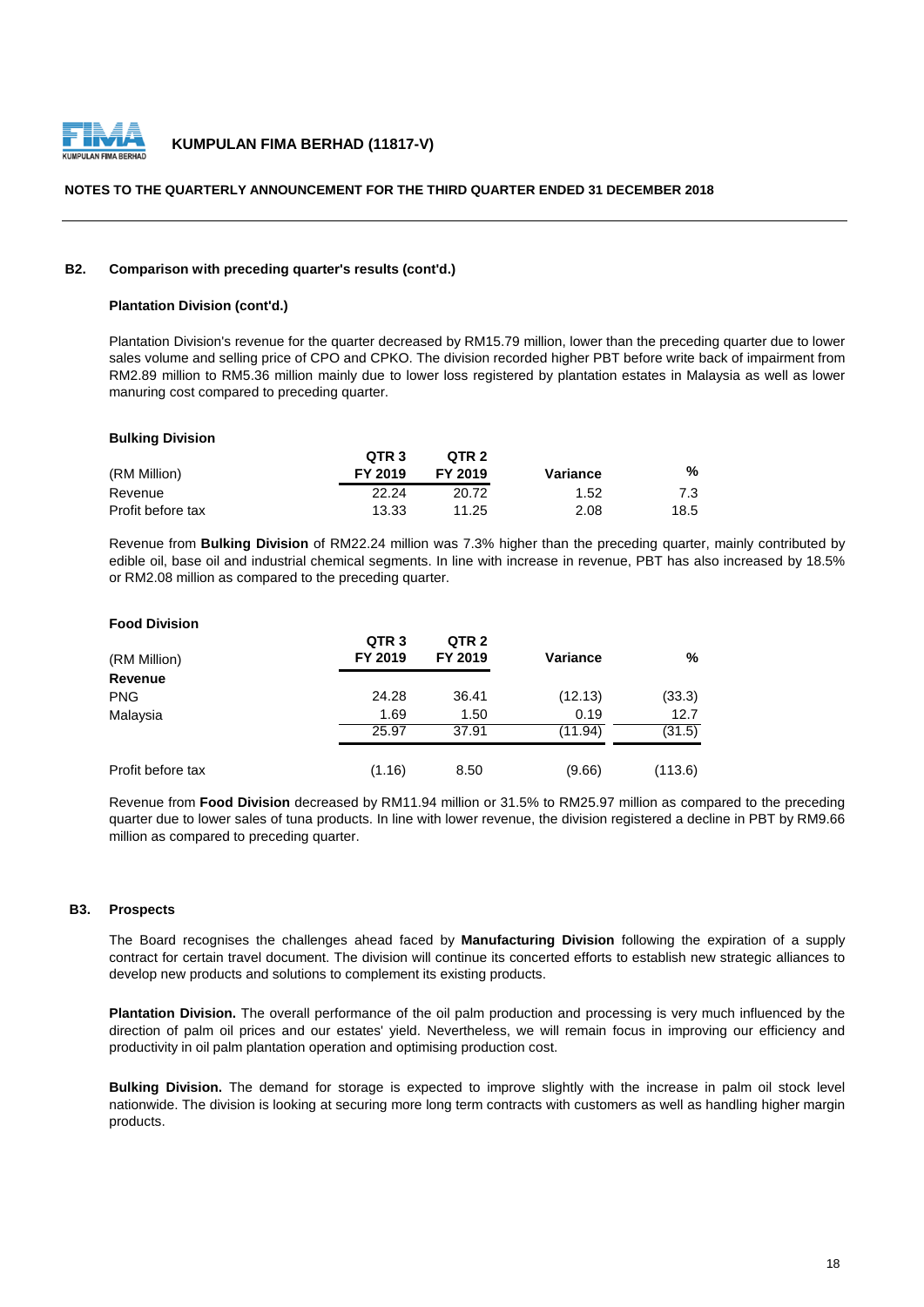

## **NOTES TO THE QUARTERLY ANNOUNCEMENT FOR THE THIRD QUARTER ENDED 31 DECEMBER 2018**

## **B3. Prospects (cont'd.)**

**Food Division** faces many challenges ahead, particularly in Papua New Guinea where the division's main operation is located, amidst intense market competition from cheaper imported products and currency fluctuation. The division will continue to focus on operational efficiency, productivity and margin improvements, and cost control as well as emphasising on quality, service and delivery.

## **B4. Explanatory notes on variances with profit forecasts or profit guarantees**

The Group did not issue any profit forecast and/or profit guarantee to the public.

## **B5. Income tax expense**

|                  | <b>Current</b> | <b>Current</b> |
|------------------|----------------|----------------|
|                  | year           | year           |
|                  | quarter        | to date        |
|                  | 31-12-2018     | 31-12-2018     |
|                  | <b>RM'000</b>  | <b>RM'000</b>  |
| Current taxation | 8,040          | 18,972         |

The effective tax rate on the Group's profit to date is lower than the statutory tax rate mainly due to write back of impairment loss on property, plant and equipment which is not subject to tax.

## **B6. Profits/(losses) on sale of unquoted investments and/or properties**

There were no sale of unquoted investments and/or properties during the current quarter.

## **B7. Purchase or disposal of quoted securities**

There were no purchase or disposal of quoted securities during the current quarter.

## **B8. Corporate proposals**

### **(a) Status of corporate proposal**

There are no corporate proposals announced but not completed at the date of this report.

**(b) Utilisation of proceeds raised from any corporate proposal** Not applicable.

## **B9. Borrowings and debt securities**

|                                   | As at<br>31-12-2018<br><b>RM'000</b> | As at<br>$31 - 3 - 2018$<br><b>RM'000</b> |
|-----------------------------------|--------------------------------------|-------------------------------------------|
| Secured:                          |                                      |                                           |
| Non-current                       |                                      |                                           |
| *Obligations under finance leases | 15,143                               | 15,588                                    |
| <b>Current</b>                    |                                      |                                           |
| *Obligations under finance leases | 611                                  | 611                                       |
| Bankers' acceptance               | 2,216                                | 8,419                                     |
| Short term revolving credit       | 36,000                               | 25,000                                    |
|                                   | 38,827                               | 34,030                                    |
|                                   | 53,970                               | 49,618                                    |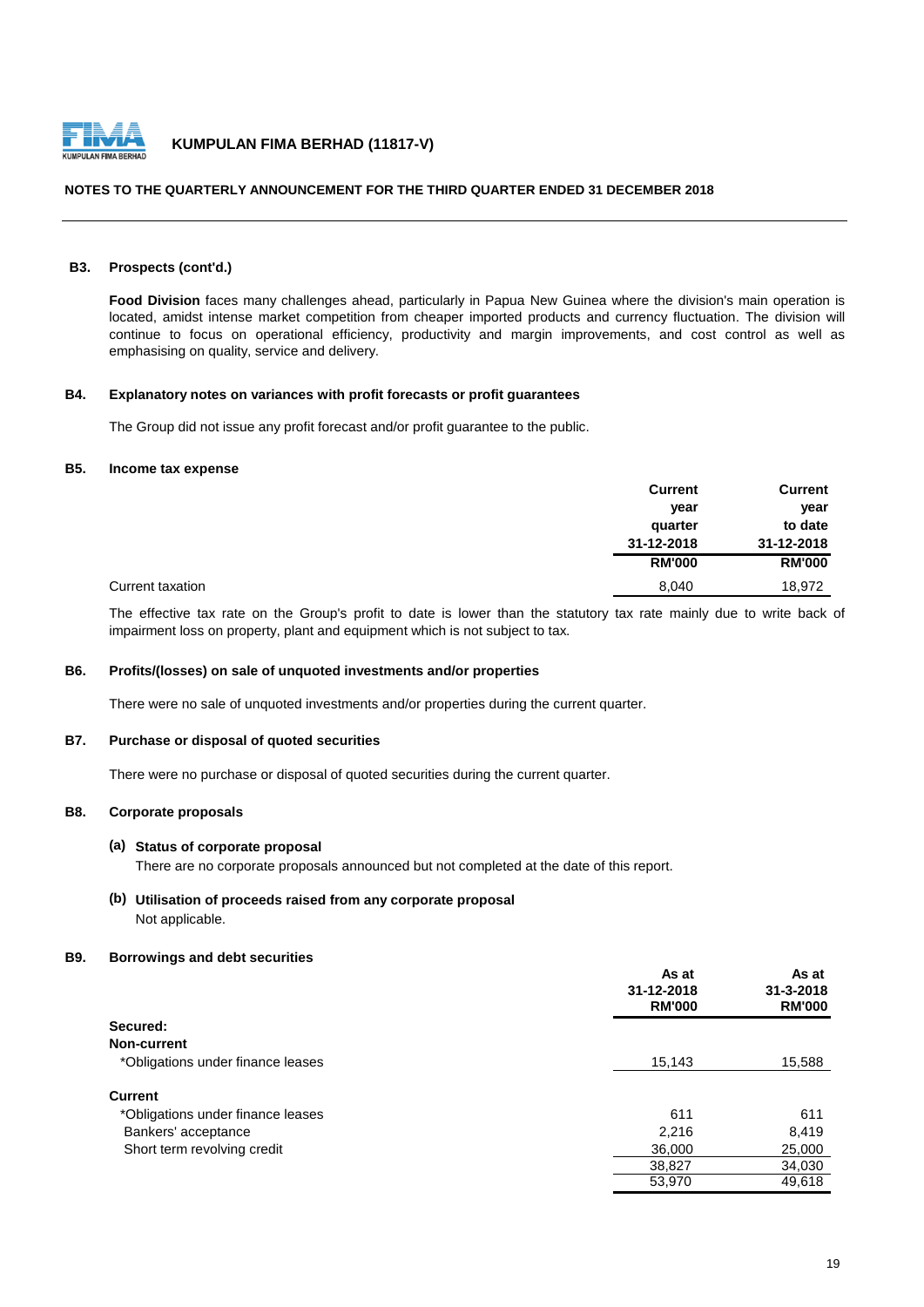

### **NOTES TO THE QUARTERLY ANNOUNCEMENT FOR THE THIRD QUARTER ENDED 31 DECEMBER 2018**

#### **B9. Borrowings and debt securities (cont'd.)**

\* The obligations under finance leases are in respect of the following land lease:

- (i) A 99 year land lease granted to subsidiary, Gabungan Warisan Sdn. Bhd. to develop approximately 249.8 ha of land in Kuala Krai, Kelantan Darul Naim. The lease expires on 2 July 2112.
- (ii) Sub-leases granted to subsidiaries, Taka Worldwide Trading Sdn. Bhd. and Etika Gangsa Sdn. Bhd. over 2 parcels of land measuring approximately 404.6 ha, deemed suitable for oil palm cultivation, situated in Mukim Relai, Daerah Jajahan Gua Musang, Kelantan for a term of 66 years expiring 5 March 2075, with an option to renew for a further period of 33 years.
- (iii) A 60 year lease granted to subsidiary, R.N.E. Plantation Sdn Bhd over 1 plot of agricultural land measuring 2,000 ha located at Sungai Siput, Daerah Kuala Kangsar, Perak. The lease will expire on 3 August 2075, with an option to renew for a further 30 years.

### **B10. Changes in material litigations**

Except for the following, there were no other changes in material litigation since the date of the last annual statement of financial position:

(i) On 30 July 2018, a subsidiary, Fima Corporation Berhad ("FimaCorp") announced that its wholly owned subsidiary, Percetakan Keselamatan Nasional Sdn. Bhd. ("the Plaintiff"), has on the same day, commenced a High Court action against Datasonic Technologies Sdn. Bhd. ("the Defendant").

The claim is for a sum of RM24,975,000.00 (excluding interest and cost) ("Outstanding Amount"), being the amount due and owing by the Defendant to the Plaintiff for 1.5 million Malaysian passport booklets which were supplied by the Plaintiff to the Defendant.

At the request of the Defendant during the case management on 3 October 2018, the Plaintiff agreed to attempt mediation with the aim of arriving at an amicable resolution. The mediation took place on 17 October 2018 and 19 October 2018. However, the parties could not reach a resolution.

The civil suit is now fixed for case management on 1 March 2019 pending settlement negotiations between the parties.

This civil suit is not expected to give significant impact on the financial and operational position of the Company.

(ii) On 21 October 2016, FimaCorp announced that its Indonesian subsidiary, PT Nunukan Jaya Lestari ("PTNJL") has instituted legal proceedings to challenge the order issued by the Menteri Agraria dan Tata Ruang/Kepala Badan Pertanahan Nasional ('Defendant") ("Ministerial Order") to revoke PTNJL's land title Hak Guna Usaha No. 01/Nunukan Barat ("HGU") with immediate effect.

The Ministerial Order was on the basis that the HGU was improperly issued due to administrative irregularities performed by certain officers of the Badan Pertanahan Nasional Provinsi Kalimantan Timur at the time of the issuance of the HGU in 2003, resulting in parts of the area within the HGU to overlap with foresty areas. PTNJL's planted area affected by the Ministerial Order measures 3,691.9 hectare.

On 21 October 2016, PTNJL filed an application in the Pengadilan Tata Usaha (State Administrative Court) in Jakarta, Indonesia seeking an order to annul the Ministerial Order. Simultaneously, in the said application, PTNJL has also sought an order from State Administrative Court to postpone the enforcement of the Ministerial Order pending full and final determination of the matter by the Indonesian courts. The Defendant, together with a third party interverner, PT Adindo Hutani Lestari, have filed a defence against the said suit.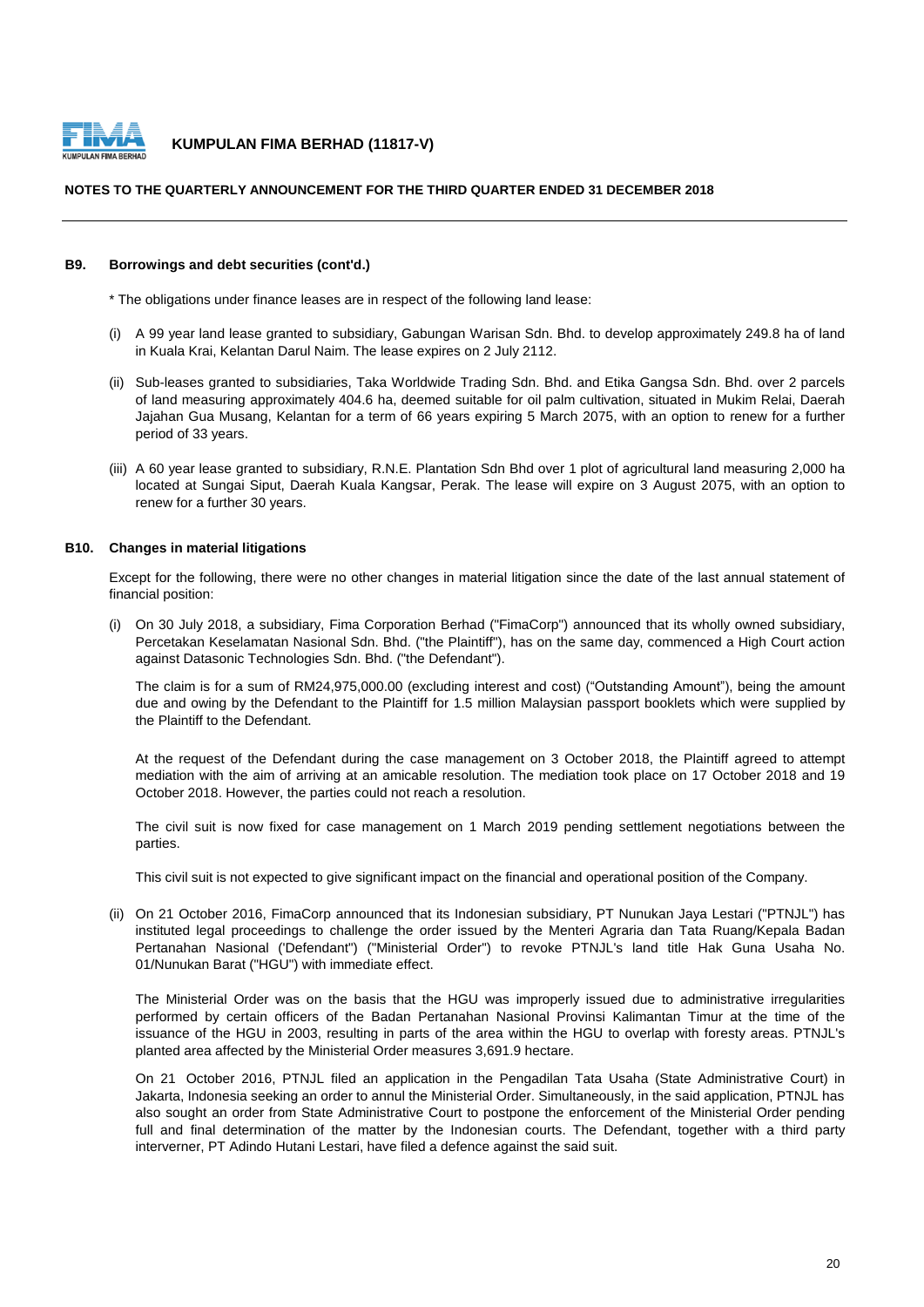

### **NOTES TO THE QUARTERLY ANNOUNCEMENT FOR THE THIRD QUARTER ENDED 31 DECEMBER 2018**

#### **B10. Changes in material litigations (cont'd.)**

On 13 June 2017, the State Administrative Court dismissed the application filed by PTNJL to annul the Ministerial Order. Subsequently on 24 July 2017, PTNJL filed and appeal to the Pengadilan Tinggi Tata Usaha Negara Jakarta to appeal against the decision of the State Adminstrative Court.

The Pengadilan Tinggi Tata Usaha Negara Jakarta vide its written decision dated 11 December 2017 (which was received by the Company's solicitors on 2 January 2018 and subsequently forwarded to FimaCorp on 3 January 2018):

- (a) has partly allowed PTNJL's appeal against the State Administrative Court's decision, with costs;
- $(h)$ has declared that the Ministerial Order revoking PTNJL's HGU to be void, save for the areas overlapping with forestry areas/third party interests measuring 5,138 hectares; and
- (c) has ordered the Defendant to revoke the Ministerial Order save for the areas overlapping with forestry areas/third party interests measuring 5,138 hectares.

Pursuant to Pengadilan Tinggi Tata Usaha Negara Jakarta's decision dated 11 December 2017, PTNJL has filed its statement of appeal on 10 January 2018 and appeal on 23 January 2018 to the Mahkamah Agung Republik Indonesia ("Mahkamah Agung") in respect of the decision of the Pengadilan Tinggi Tata Usaha Negara Jakarta.

Mahkamah Agung, vide its written decision dated 21 August 2018, has allowed PTNJL's appeal and ruled that the Ministerial Order revoking PTNJL's HGU be annulled. The Mahkamah Agung also ordered the Defendant, to simultaneously:

- (a) issue an order cancelling PTNJL's HGU rights over the areas overlapping with third party interests measuring 3,500 hectares; and
- (b) issue a new HGU certificate in favour of PTNJL for an area measuring 16,474.130 hectares, (which is 19,974.130 hectares less the 3,500 hectares referred to in paragraph (a) above).

PTNJL is currently taking the necessary legal steps to enforce the court's decision.

The amount of write back relating to the impairment of property, plant and equipment previously affected by the Ministerial Order is RM23,631,000 and reflected in the previous quarter results.

On 20 February 2019, FimaCorp announced that PTNJL has received notice that the Defendant has filed an application for judicial review together with its judicial review memorandum at the Mahkamah Agung on 8 February 2019. The Defendant is seeking to set aside the Mahkamah Agung's written decision dated 21 August 2018 on grounds that the court had among others misapplied the law to the relevant facts in arriving at the decision. PTNJL has 30 days from the date of the receipt of the said notice to file its counter memorandum.

Under Indonesian laws and regulations, commencement of judicial review proceedings does not prevent the implementation of the Mahkamah Agung's written decision as aforesaid.